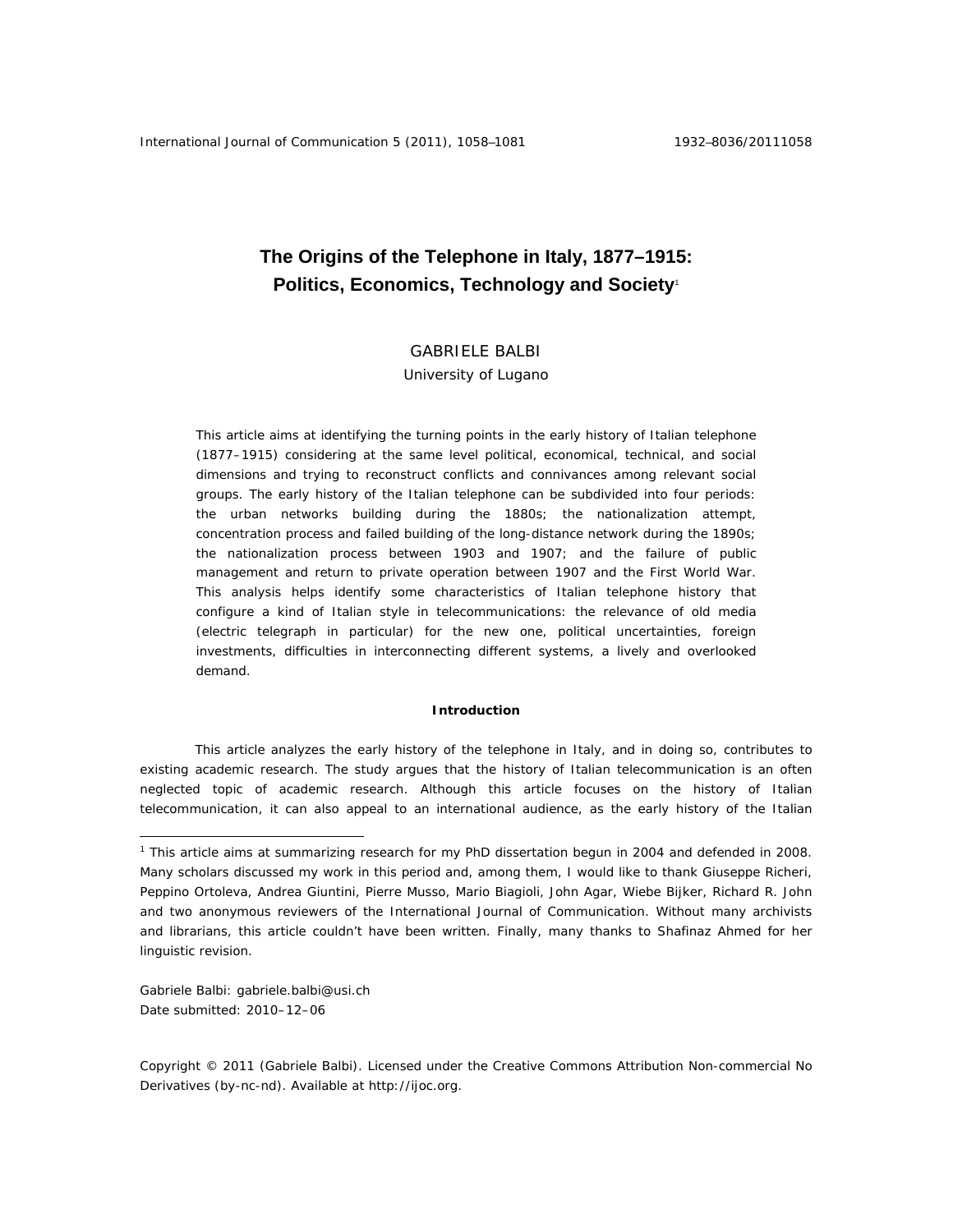telephone is a *tessera* in the mosaic of the European history of telecommunications.<sup>2</sup> The paper also highlights the recent rediscovery of the origins of telecommunication systems as a new and promising area of research in media and telecommunication.<sup>3</sup>

The primary objective of this paper is to reconstruct the early history of communication technologies using a multifocal approach (Richeri, 2006) that considers the equality among political, economic, technical, and social aspects; this approach reduces complexity and considers the instances that produce a new medium. There are two research traditions that could be combined with the multifocal approach: The Large Technical Systems / Macro Systèmes Technique is useful for analyzing the networked technologies, in particular telecommunications (Summerton, 1994, pp. 14–16), and the Social Construction of Technology provides a useful concept of relevant social groups (Pinch & Bijker, 1984, p. 414) as it allows for the analysis of relationships and conflicts among the main groups. Such analysis aids the understanding that a new medium is a co-construction and that each group tries to impose specific meanings during interaction. The result is often a negotiation among the instances of each group, a coconstructed medium made of heterogeneous pushes and pressures. Four relevant social groups were chosen for this study: politicians, private companies, technicians such as electrical and telegraphic engineers, and subscribers. Each is representative of one dimension of the four on which the research is based.

The methodology applied in this paper is a combination of research traditions, especially of economy and political economy of telecommunications. This tradition employs useful concepts such as natural monopoly, path dependence, network economy (Brock, 1982; Curien & Gensollen, 1992; Jacobsen, 2005; John, 2010, Nelson & Winter, 1982). As stated by several scholars (Balbi, 2009; Bernt & Martin, 2006; Rosenberg, 1994; Sterling, Bernt & Weiss, 2006) the intersection of these and other perspectives is an added value in studying the history of telecommunications, a complex and multifaceted field of studies.

#### **Building the Urban Networks (1880–1890)**

A new communication technology called "speaking telegraph," later known as the telephone, was patented by Scotsman Alexander Graham Bell on February 14, 1876 (Bruce, 1973). This invention had great success in the United States where Bell lived and worked, and was rapidly exported to other countries especially in Europe. In Italy, the first experiments with the telephone began in 1877 and were regulated by the Baccarini decree and promulgated on April 1, 1881. This decree, like most of the legislative measures that would have taken between the 19th and 20th century, was dominated by a practice resembling a telegraphic paradigm: Italian politicians were keen to protect the investments made

 $\overline{a}$ 

 $2$  On the origins of Italian telegraphy see Fari, 2008. The origins of the telephone in Italy were partially reconstructed in books related to other subjects (Bottiglieri, 1987, 1990) or in anecdotal publications (Antinori, 1963; Vitali, 1980).

<sup>&</sup>lt;sup>3</sup> In the last decades, maybe because of the growing relevance of the telecommunication sector in the contemporary society, the origins of telecommunications have been studied with more and more attention: see for example Abbate, 1999; Douglas, 1989; Downey, 2002; Fischer, 1992; Marvin, 1988.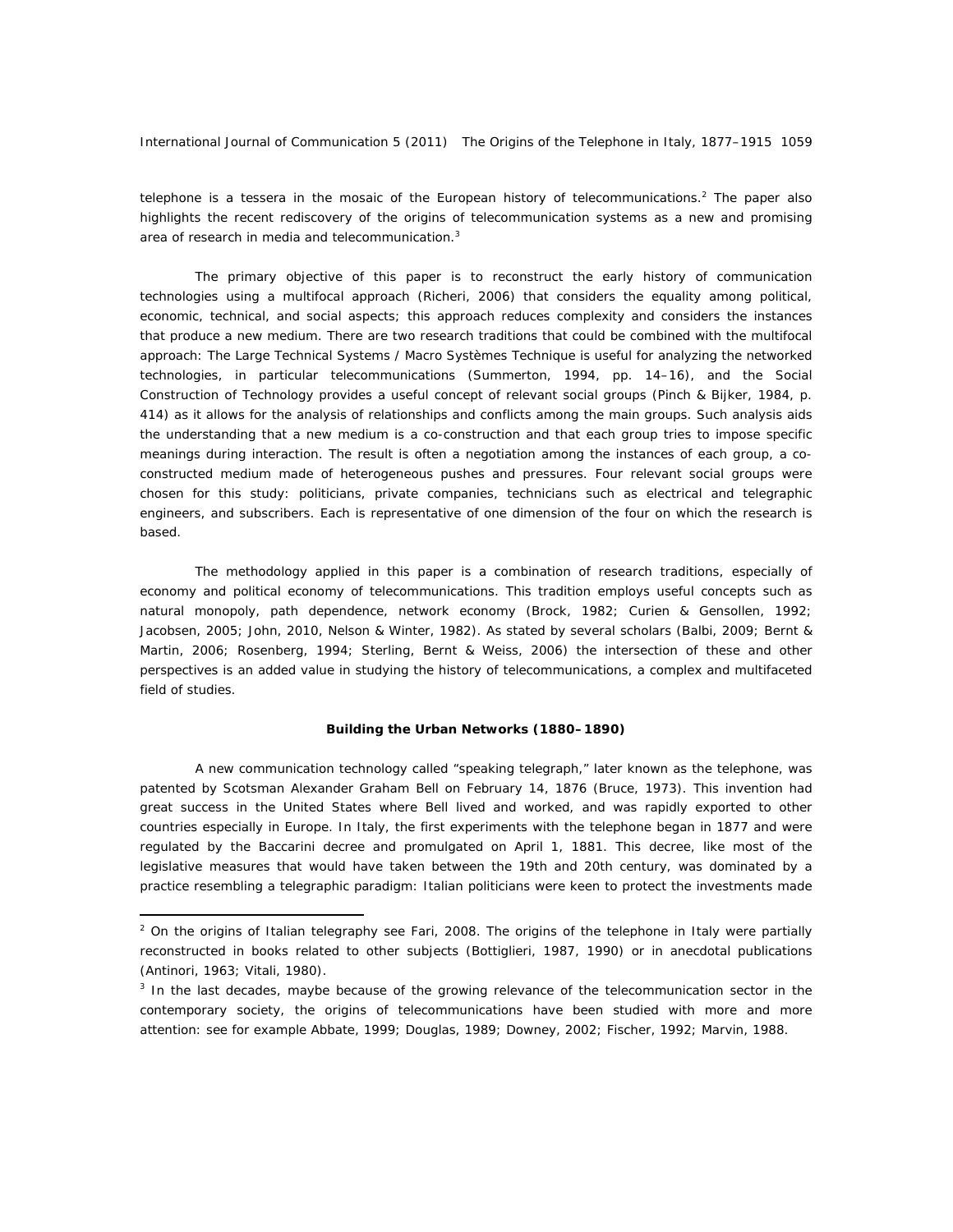$\overline{a}$ 

in the old medium, the electrical telegraph, after Italian unification in 1861, and thus penalized the new medium, the telephone. During the 1880s, protecting the telegraph and consequently penalizing the new telephone became a fairly common strategy among European governments (Calvo, 2006, p. 416). What was surprising, however, was that the telegraphic paradigm was consistently executed throughout Italy.

In Italy, the telephone was considered a public monopoly, as was the telegraph. However, politicians were uncertain about how to manage it: Who should be responsible for developing the telephone networks? Should private companies or the government manage the new medium?<sup>4</sup> This natural uncertainty, as it was later called in Parliament,<sup>5</sup> produced contradictory legislation and the Baccarini decree is a good example of this. Under it, the government authorized private companies to establish telephone networks, but the licences it granted were highly restrictive. Licenses covered only three years and were uneconomical because, at the end of the licensing period, the telephone networks and exchanges were to be handed over to the government free of charge. Additionally, the government tried to stimulate competition without considering private rights because it could assign several concessions in the same city. Finally, private companies were licensed for only small urban networks, so they could not develop long-distance networks.

In the 1880s many private companies invested in local telephone networks. This enthusiasm can be attributed to domestic and foreign—mostly American—investments and to the presence of many engineer-entrepreneurs who, with an economically sound industry as the telephone was at that time, accomplished their dream of managing a telecommunications industry (Segreto, 1992, p. 311). Because of the Baccarini decree, telephone companies' management invested in local networks without considering the long-term evolution of the telephone, given their uncertainty about amortizing invested capital (Società Telefonica Ligure, 1886, pp. 115–116). For example, during the 1880s, many telephone companies did not lay their networks underground because it was too expensive; they instead maintained aerial lines, which were cheaper to build and modify, but problematic as they were easily broken and susceptible to weather damage.

During the 1880s, the telephone networks were exclusively urban because of transmission losses attenuating the signal over longer distances and because each city had its own network or networks, which were not connected with others. In Milan, there were three networks managed by different companies, and their subscribers could not talk with subscribers of competitor companies (*L'illustrazione italiana*, 1882, p. 86). This was the so-called strategy of multiple concessions, assigned by the government with the aim of promoting competition, while ignoring the so-called club effect.<sup>6</sup> In other

<sup>4</sup> According to the available sources, during the first 10 years Italian Parliament did not discuss if the telephone should be a universal service. The concept of universal service, on the other hand, must be reconsidered in an historical perspective that could change its relevance for late 19th century (see Dordick, 1990).

<sup>5</sup> This natural uncertainty (the term *esitanza naturale* was introduced by the Minister Nunzio Nasi in the Draft bill n. 189, May 2, 1899, p. 2) was a long-term feature of the Italian telephone sector.

<sup>&</sup>lt;sup>6</sup> By club effect, Nicholas Curien means that the bigger and richer a network is, the more appealing it is for a new potential user because of the number of people he or she can contact. This is a self-reinforcing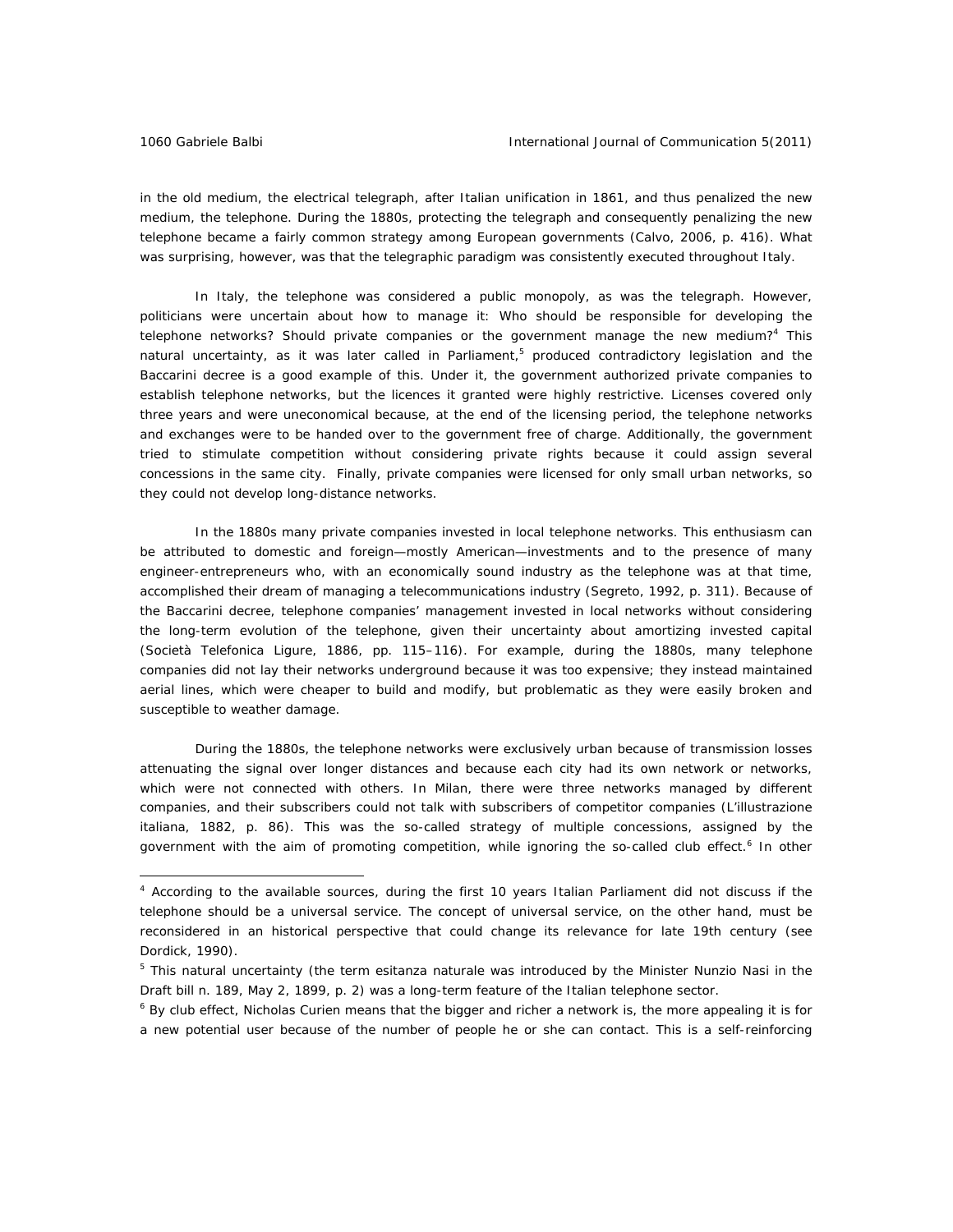words, during the 1880s, urban telephone networks in Italy developed haphazard protocols by which private companies extended their networks on the basis of the temporary needs of their subscribers.<sup>7</sup>

Although the weak current sector (telegraph and telephone) was scarcely considered in Italian university curricula (Stacca, 1994, pp. 82–83),<sup>8</sup> a few technicians were interested in the new medium and considered it to be part of the electricity domain, and some proposed projects for local networks. For example, an engineer from Turin, Giuseppe Prina, presented a rational and all-encompassing project to "establish a far-seeing telephone network that could link *all* the houses of the town" (Prina, 1885, p. 15). He suggested that every building in Turin should potentially be able to link to the city telephone network, citing advantages including rational growth of the network and potential increase of the demand. His proposal had a fundamental problem, however: The project would have been extremely expensive for telephone companies which could not invest capital without the certainty of being able to amortize the costs over time.<sup>9</sup>

For many subscribers and members of the general public, the telephone was seen as unreliable because of its many malfunctions; others viewed it metaphorically as a spider's web of wires. This metaphor expressed a concern that, from an aesthetic point of view, the telephone, both in the home and in the landscape, resembled a web. It also symbolized the diffidence, confusion, and difficulties in understanding the functioning and uses of the telephone at that time. Despite these and other worries (see Balbi, forthcoming), the demand for the telephone was high during the 1880s.

Table 1 highlights the telephone density in certain cities in the main Italian towns. As the numbers illustrate, the diffusion of the telephone was comparable to that in other European cities and sometimes even higher. The "natural" presence of a strong demand is one of the long-standing characters of Italian telephone history. Even though demand was often frustrated by legislation and sometimes by private companies' strategies, the need for the telephone was high in Italy and it caused problems in the management of the system (see also in the next sessions of this paper).

 $\overline{a}$ 

process because every new user creates an externality, an increase in the net wealth. In English the "club effect" is often translated with network effect.

<sup>&</sup>lt;sup>7</sup> This happened in Spain too, where in the same period  $T_{\text{m}}$  the Spanish telephone system developed as an aggregate of isolated local networks with an overwhelmingly urban design" (Calvo, 2002, p. 83).

<sup>&</sup>lt;sup>8</sup> On the contrary, in Italy the electrical sector immediately interested technicians and engineers and the electrotechnics was rapidly inserted in university curricula (Fox & Guagnini, 1994, p. 82; Maiocchi, 1992, pp. 156–158).

<sup>&</sup>lt;sup>9</sup> This is a typical 'engineering viewpoint'; proposing the best possible solution without considering economic or social factors (see Ribeill, 2001**,** p. 142); on the concept of 'engineering inexorability' see Babe, 1990, p. 14.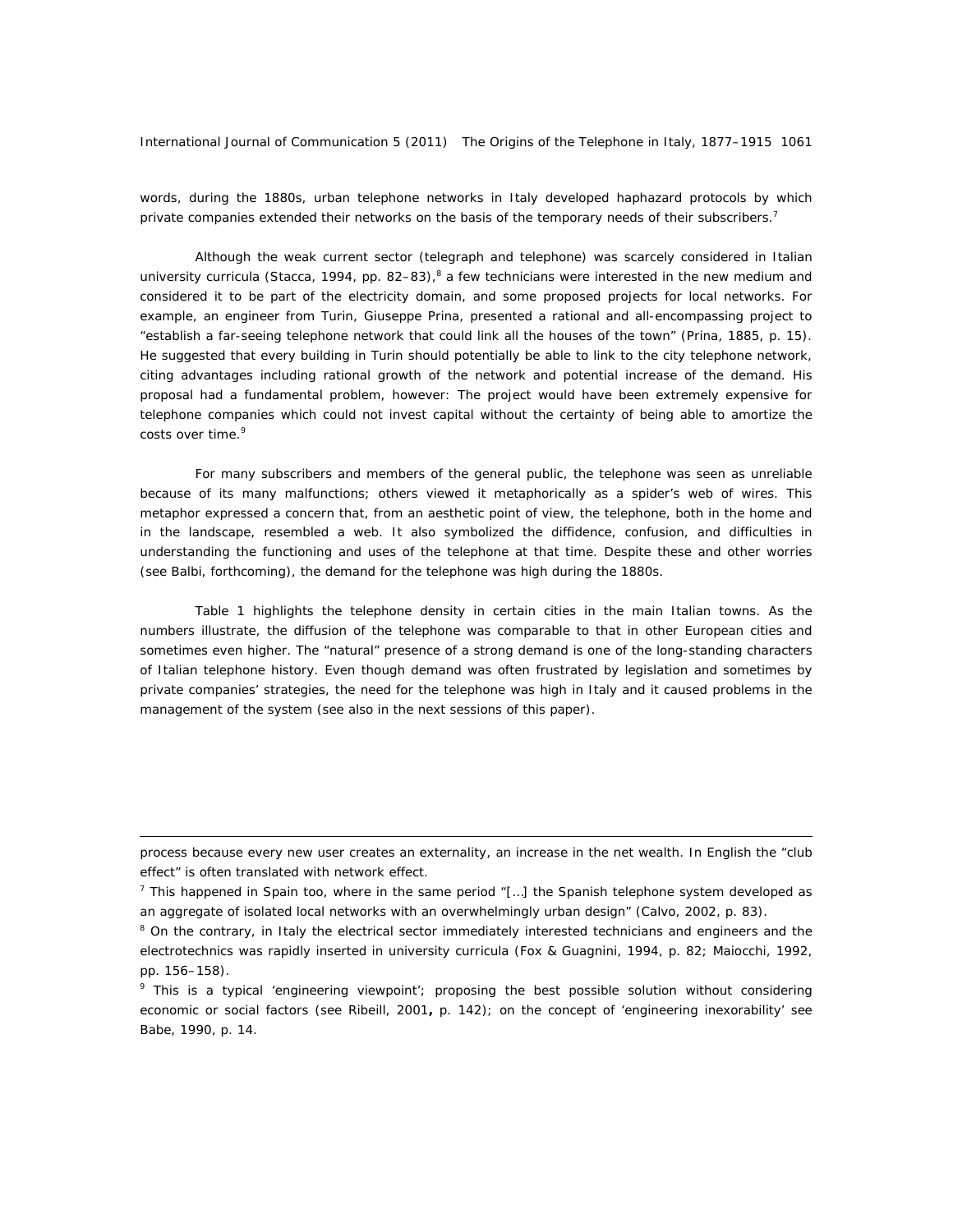$\overline{a}$ 

| 3.9                                                                                                                                                                                                                                                                                                                                                                                                 |
|-----------------------------------------------------------------------------------------------------------------------------------------------------------------------------------------------------------------------------------------------------------------------------------------------------------------------------------------------------------------------------------------------------|
| 3.6                                                                                                                                                                                                                                                                                                                                                                                                 |
| 3.5                                                                                                                                                                                                                                                                                                                                                                                                 |
| 3.3                                                                                                                                                                                                                                                                                                                                                                                                 |
| 2.5                                                                                                                                                                                                                                                                                                                                                                                                 |
| 2.2                                                                                                                                                                                                                                                                                                                                                                                                 |
| 2.2                                                                                                                                                                                                                                                                                                                                                                                                 |
| 2.2                                                                                                                                                                                                                                                                                                                                                                                                 |
| 2.1                                                                                                                                                                                                                                                                                                                                                                                                 |
| 1.7                                                                                                                                                                                                                                                                                                                                                                                                 |
| 1.5                                                                                                                                                                                                                                                                                                                                                                                                 |
| 1.5                                                                                                                                                                                                                                                                                                                                                                                                 |
| 1.5                                                                                                                                                                                                                                                                                                                                                                                                 |
| 1.4                                                                                                                                                                                                                                                                                                                                                                                                 |
|                                                                                                                                                                                                                                                                                                                                                                                                     |
| 1.3                                                                                                                                                                                                                                                                                                                                                                                                 |
| 1.2                                                                                                                                                                                                                                                                                                                                                                                                 |
| 0.9                                                                                                                                                                                                                                                                                                                                                                                                 |
| 0.8                                                                                                                                                                                                                                                                                                                                                                                                 |
| 0.6                                                                                                                                                                                                                                                                                                                                                                                                 |
|                                                                                                                                                                                                                                                                                                                                                                                                     |
| 52.6<br>Antwerp<br>30.3<br>Amsterdam<br>22.2<br>Montevideo<br>22.2<br><b>Berlin</b><br>21.3<br>Melbourne<br>15.4<br>Lisbon<br>12.8<br><b>Buenos Aires</b><br>10.6<br>Milan<br>10.3<br><b>Brussels</b><br>9.6<br><b>Naples</b><br>8.6<br>Havana<br>7.5<br>Venice<br>7.2<br>Warsaw<br>6.8<br>Paris<br>Saint-<br>5.4<br>Petersburg<br>5.1<br>Sydney<br>London<br>4.9<br>4.2<br>Vienna<br>Madrid<br>4.0 |

*Table 1. Telephone Density in Cities Throughout the World (1885). Subscribers per 1,000 inhabitants* 

Source: Società Anonima padovana per il telefono ed altre applicazioni della elettricità, 1887, pp. 7–8. The yellow highlighted areas pertain to Italian cities.

Just before the turn of the century, subscribers were primarily local bureaucracies (such as city halls) that used the telephone extensively because it aided in efficient management of bureaucratic affairs. A secondary use of the telephone was as an emergency tool for hospitals, fire stations, and police headquarters. Commercial uses of the new medium were relevant, too. Among them, the most important category were people working with "information." Intermediaries, delivery men, and stockbrokers found the telephone a useful tool for facilitating communication. Many drugstore and clothing shops used the telephone either to keep contact with customers or to facilitate logistics (for example, communicating between warehouses). Finally, lawyers, engineers, journalists, just like newspapers, banks, financial institutes had often access to the telephone. In Italy, as in many other European countries during the early decades, home telephone subscribers were people from the upper class, and many subscribers were identified in telephone books as property owners. As the medium was expensive, the telephone became a status symbol.<sup>10</sup>

<sup>&</sup>lt;sup>10</sup> This short paragraph summarizes a long research made by the author on many Italian telephone books of this period (see Balbi, 2011).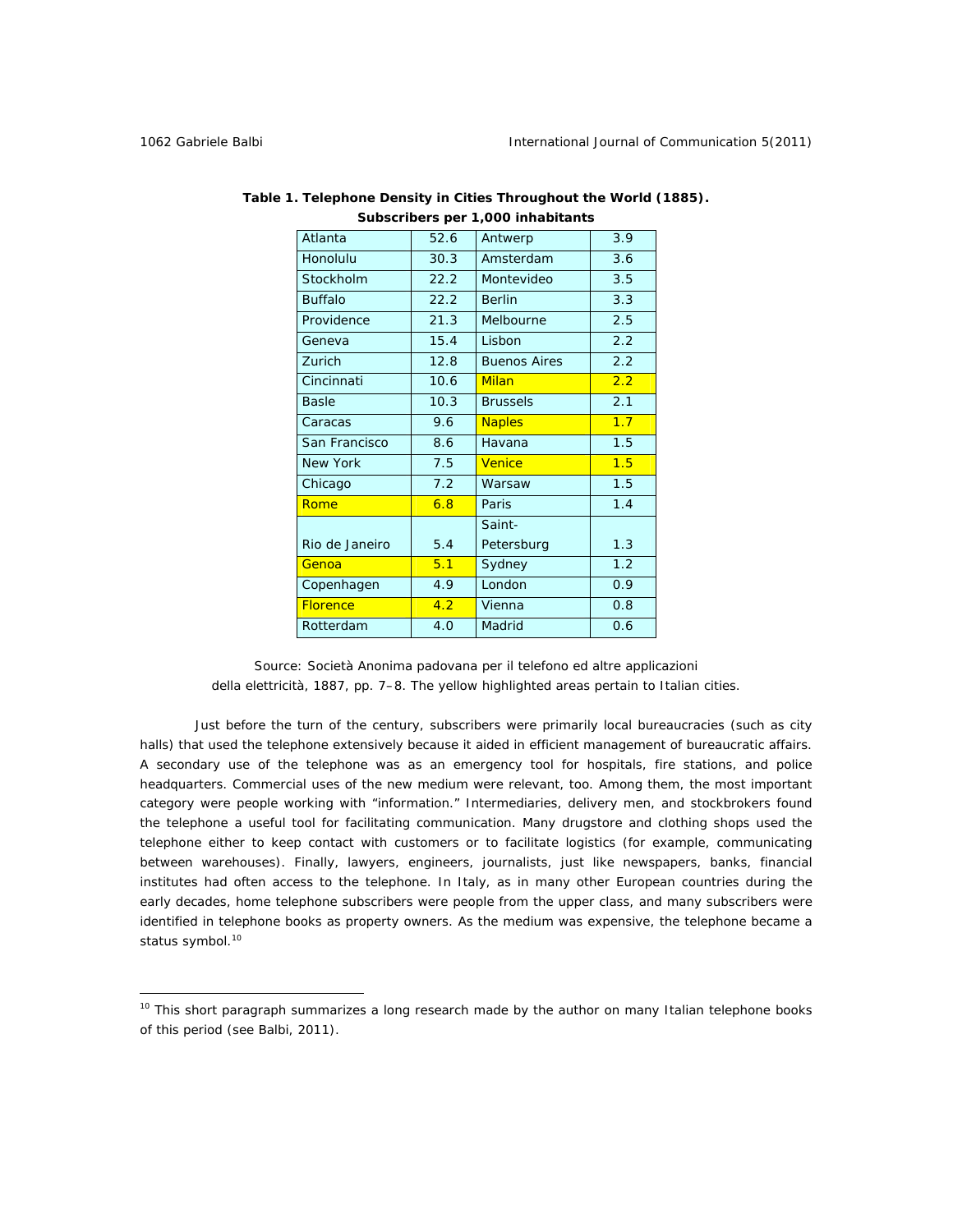It is not possible to talk about a single history of the telephone in Italy during the 1880s; it represented at least four things contingent on the societal group who used it. For politicians, who were not interested in how the networks should be built, it was a threat to the telegraph and so it had to be controlled by legislation. For private companies, it was a new and interesting business, but they could not invest capital without being certain that they could amortize the expenditure. For technicians, the telephone was an investment, a rational technology whose networks should be built with foresight. Finally, for subscribers it was something appealing, even if reserved to highest level of society.

## **The Failed Nationalization, the Long-distance Network and the Concentration Process (1890–1900)**

During the second half of the 1880s and into the 1890s, most European governments decided to manage part of their telephone systems. Germany, Luxemburg, Greece, and Romania established public early on. Switzerland (1885), France (1889), Belgium (1895), and Austria (1895) nationalized the service. Sweden, Denmark, Norway, Great Britain, and the Netherlands opted for a private-public management, providing urban networks to private companies and reserving the long-distance networks to the public sector.<sup>11</sup>

 An attempt to nationalize the telephone networks failed in Italy in 1890. During the second ministry Crispi (Left party), Pietro Lacava, minister of the newly established Ministry of Post and Telegraphs, proposed a draft bill in which the telephone was considered a "public service of greatest relevance" (Ministry of Post and Telegraphs, 1890, p. 5). After a long and interesting debate, most Parliamentary members agreed that the telephone had to be considered a medium similar to the telegraph and that it had to be managed by the public sector. When the project was about to be approved, however, the Crispi's ministry fell in February 1891and the new right government rapidly approved a law (n. 184, April 7, 1892) that ratified an in-between system (Parliamentary Debates, December 9, 1891, p. 4548) that muddled the lines between private and public management.<sup>12</sup> This sudden change in the political orientation could be considered another example of the uncertainty Italy felt toward the management of the telephone.

 $\overline{a}$ 

<sup>&</sup>lt;sup>11</sup> On the nationalizations of the telephone networks see Aulas, 1999 for France, De Witt, 1998 for the Netherlands, Kolbet, 1980 for Switzerland. On the discovering of the relevance of the telephone during the 1890s, see Millward, 2005. Other contemporary sources relevant to switching to national after private management are Holcombe, 1911 and Webb, 1911.

<sup>&</sup>lt;sup>12</sup> According to contemporary observers (Rava, 1900, p.  $67$ ), the change was surprising but could be explained by a major shift in the Italian political economy: The nationalization project was influenced by Belgian and French economic patterns (and good relationships with Italy's Left party), while the Branca's law was influenced by the liberal ideas of the most popular Italian economists: Antonio De Viti De Marco (see De Viti, 1890).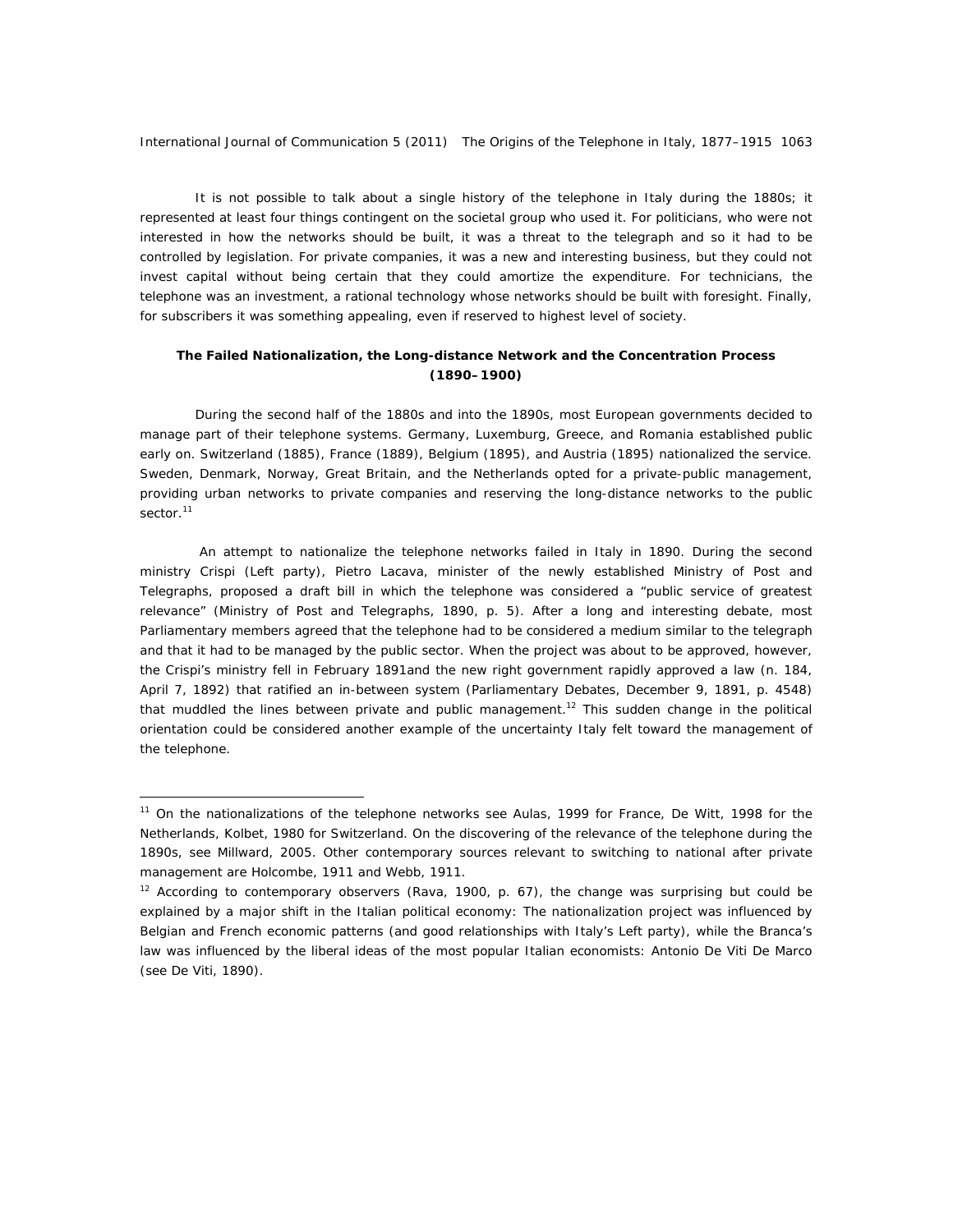$\overline{a}$ 

Toward the end of the century, a complementary phenomenon, a great concentration process,<sup>13</sup> affected Italy's telephone history. One company, the *Società Generale dei telefoni e applicazioni elettriche*  (from now SG), began to absorb others in a three-step process. SG was controlled by two main groups, the first of which was the Bell Company. It was interested in selling telephones and in managing telephone systems in Italy and elsewhere in Europe, and a key figure in Italy was Louis De Groof, manager of the Belgian Bell Telephone Manufacturing Company. The second group was linked to a French-Greek family, politically and socially well integrated in Italy, which established a bank in Paris (M & A Tossizza); this group was ruled by Michele Tossizza, a so omnipresent man on the boards of directors of telephone companies, that in Parliament, he was later labeled "triune."<sup>14</sup> SG bought increasing shares in the other companies, placed trustworthy men on their boards of directors, and finally liquidated the companies. This three-step strategy worried the government during the discussion of nationalization because politicians feared that SG would establish a private monopoly in Italy (Parliamentary debates, 1890, July 9, p. 5088). Perhaps for this reason, SG favored the birth of another company, the *Società telefonica per l'Alta Italia*  (from now SAI). In principle this new company had to mirror the practices and policies of SG, but in practice, SG owned most of its stock (SG, 1897, pp. 8–9; *Telefono, Poste e Telegrafi*, p. 8). In 1899, there were 13,840 Italian telephone subscribers; 6,679 were customers of SG (48.3%), 3,296 of Alta Italia (23,8%), and 3,865 of the remaining smaller private companies (27.9%) [Draft bill n. 3 (189), 1899, cit.: 19]. Considering SG and Alta Italia together, three-quarters of the Italian telephone subscribers were controlled by the same interest group at that time.

Maybe the most pernicious consequence of the failed nationalization of the telephone and of the general indifference of the public toward the new medium was the under-development of the Italian longdistance telephone network. During the 1890s, the great majority of other European countries built interurban networks, and in many nations, the control and development of these networks were the main reasons for nationalization. Other countries did not nationalize the urban networks, but the governments decided to invest large sums of money and managed to directly monitor the long-distance networks. In Italy, the government invested in neither the urban telephone nor the *telefonia interurbana* (long-distance network). In the 1880s, apart from a few experiments, the government did not invest in these networks and did not allow private companies to manage them. In the 1890s, politicians did not consider the longdistance network a strategic asset, so it did not invest public money in its development, although it did begin to assign a few lines to the private companies. Italian politicians understood the strategic nature of the long-distance network only at the beginning of the new century and passed a law (n. 32, February 15, 1903 presented by the Ministry of Post and Telegraphs Tancredi Galimberti) that promoted its extension.

<sup>&</sup>lt;sup>13</sup> This phenomenon is quite similar to what happened in Great Britain, where the National Telephone Company absorbed the other companies between 1889 and 1894 and where telephone policy was unstable. The government protected the revenue from the telephone's competition with the telegraph, and as discussed in the third and fourth parts of this article, the English Post Office nationalized the telephone two years before the Italians did (Foreman-Peck & Millward, 1994; Hazlewood, 1953).

<sup>&</sup>lt;sup>14</sup> This reconstruction of the history of Italian telephone companies was done thanks to the "Bollettino" Ufficiale delle Società per Azioni," an official document of Ministry of Industry in which are conserved many minutes of the board of directors of the main Italian private companies .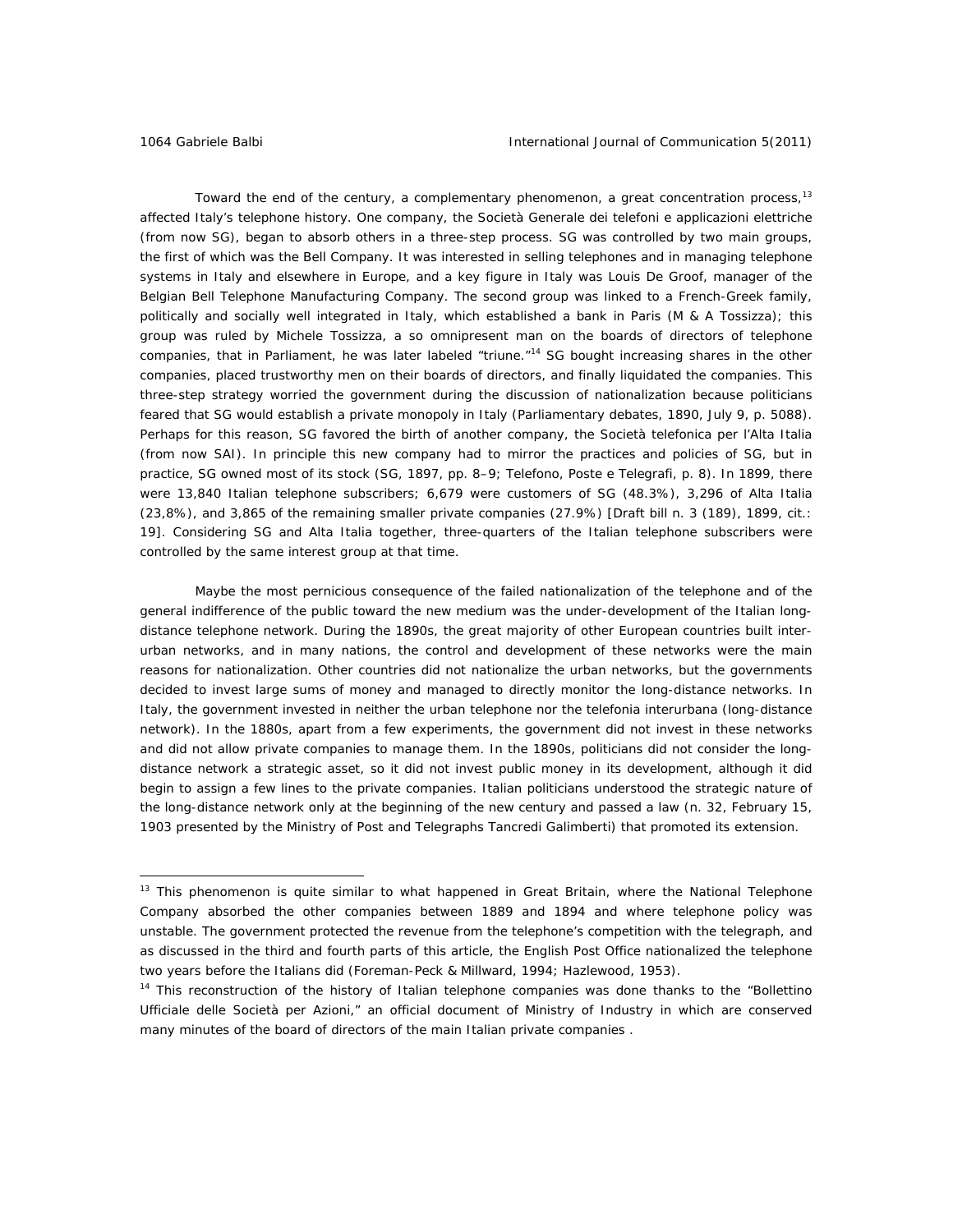Table 2 presents the situation in the second half of the 1890s, giving a picture of long-distance telephone density in Europe indicating that development of the long-distance telephone mainly occurred in countries where long-distance networks were managed by the government or by a combination of public and private companies. This was not the case in Italy, however, the only country in Europe to leave the development of inter-urban networks to private companies. Furthermore, licences for long-distance networks were generally given to private companies after a lengthy wait and with many second thoughts. One possible reason for this is politics, namely that the Italian government feared the long-distance network could fall into foreign investors' hands and be used by them in case of war. Uncertainty and lack of investment were the main causes of the underdevelopment of the new medium in Italy.

| <b>Public Management</b> |       |
|--------------------------|-------|
| Luxemburg                | 106   |
| Switzerland              | 39.76 |
| England (1898)           | 21.2  |
| Belgium                  | 18    |
| France                   | 14.43 |
| Germany                  | 12.38 |
| Hungary                  | 7.6   |
| Austria                  | 6.33  |
| Rumania                  | 4.4   |
| <b>Bulgaria</b>          | 3.66  |
| Russia                   | 0.08  |
| Private-Public           |       |
| Norway                   | 125.9 |
| Sweden                   | 96.1  |
| Denmark                  | 35.62 |
| Netherlands              | 8.84  |
| <b>Only Private</b>      |       |
| <b>Italy</b>             | 0.05  |

*Table 2. Kilometers of Long Distance Telephone Wires per 10,000 Inhabitants (1897)* 

Source. *Draft bill n. 3 (189)*, November 16, 1899, attachment D, p. 20.

Technicians believed that the long-distance network was different from the local one, both technologically (wires, exchanges, etc.) and in terms of its main uses. Electrical engineers were worried about the limited development and malfunctions of this network. From 1891 and 1892, experts began to compare the long-distance networks in Italy to those in other countries in technical journals and expressed what was later recognized as "a really mortifying condition of inferiority" [*Draft bill n. 3 (189)*, November 16, 1899, p. 1].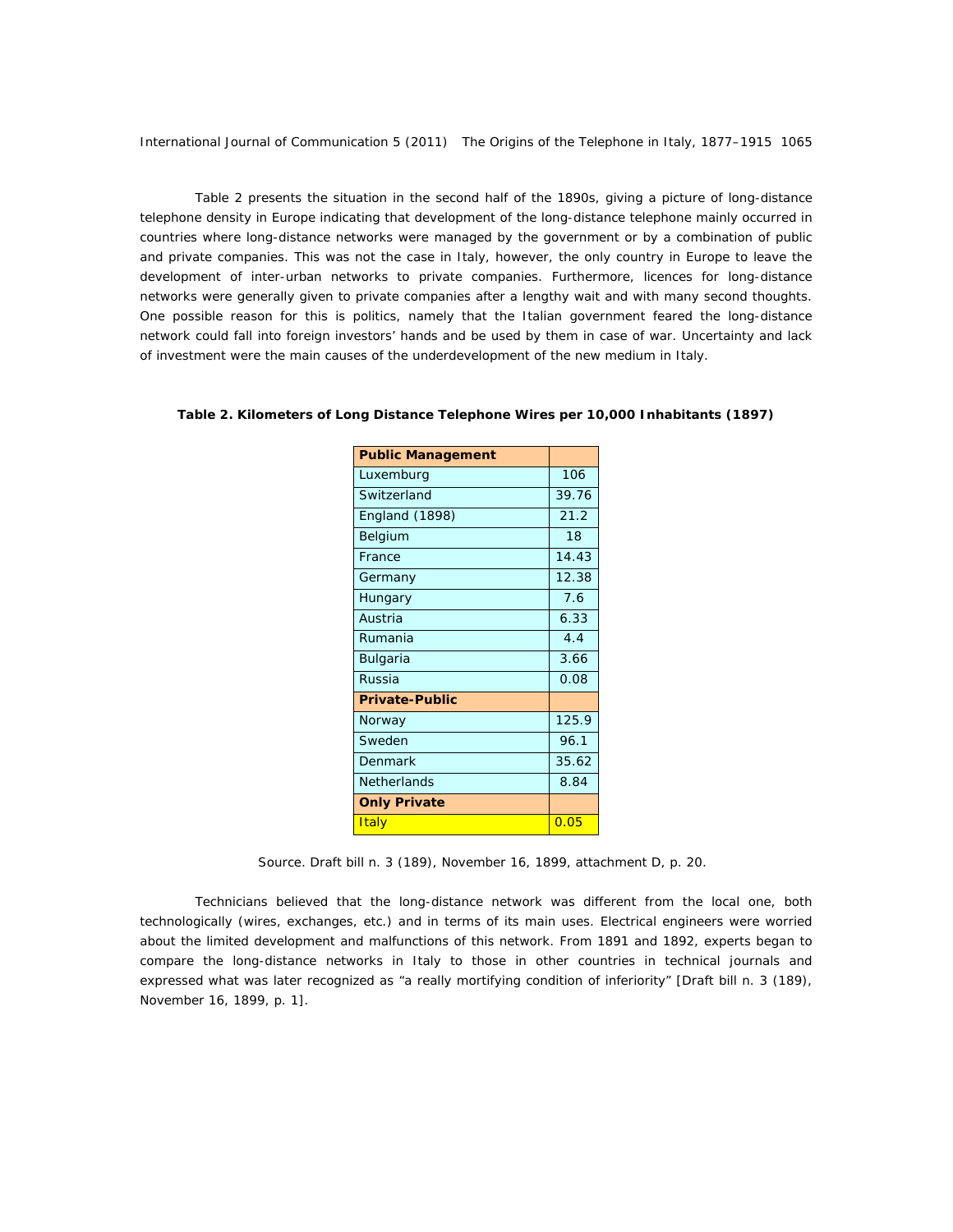Unlike politicians and technicians, people running private companies believed that local and longdistance networks were closely related and they wanted to manage them in a parallel way. Telephone companies sometimes asked for urban concessions only because they hoped to be assigned long-distance networks connecting to the local ones at a later date. For example, the SG requested and obtained local concessions for small towns around Florence and Rome because it wanted to link up these large cities. However, the Italian government did not assign these long-distance networks to SG, and the telephone company decided to abandon the local concessions (SG, 1899, p. 9).

SG and SAI obtained a few concessions for long-distance networks with great difficulty and invested in only the profitable areas of Italy. In 1899, the two companies owned eight inter-urban networks: five around Milan (Milan-Monza, Milan-Legnano, Milan-Como, Milan-Novara and Milan-Lecco), two around Venice (Venice-Mestre and Venice-Treviso), and one in Piedmont (Turin-Pinerolo). The Ministry of Post and Telecommunications managed only four additional networks, all in the north of the country (Turin-Novara, Novara-Milan, Milano-Bergamo and Bergamo-Cazzaniga) [Draft bill n. 3 (189), November 16, 1899, attachment E, p. 21]. It was obvious that private companies invested in the wealthiest and most dynamic areas for commerce and tourism (mainly in the north) as they had to make profits, and that the scarce public investments in long-distance networks were also concentrated in the north. The government did not equally distribute the service and so evaded a fundamental responsibility of the public sector, which is granting every citizen equal access to sources.

Subscribers were reluctant to use the long-distance networks and the so-called *telefonia interubana* became a scarce commodity for two main reasons. First, telephone lines connecting the cities were insufficient for the demand; subscribers had to wait, sometimes for hours, before being connected. Second, a long-distance call could last only two periods of three minutes, so a long-distance phone call could last only six minutes. If a subscriber wanted to make another call, s/he had to get into queue again. Long-distance telephone service in Italy before the First World War was therefore used mainly by politicians and the most important businessmen. This allocation of privilege to a small minority could be interpreted either as a result of political short-sightedness or as a deliberate strategy to contain, and above all, control private communications.

At the end of the 1890s, the main political fear materialized. One company owned the majority of the urban and inter-urban networks, and this group was controlled by foreign capital: The telephone was in the hand of foreigners.

#### **Setting the Stage for Nationalization (1903–1907)**

At the beginning of the 1900s in Italy, the telephone service was paralyzed as the number of subscribers did not increase during the 1890s, malfunctions became ordinary and, contrary to their behavior in the 1880s, private companies had stopped improving the system. This crisis originated with bad management practices but was affected by factors exogenous to the telephone sector. An economic depression that hit Italy between 1889 and 1894 caused the fall of the two most important banks of that time, Credito Immobiliare and Banca Generale. Other factors were a commercial war against France for colonial pretensions that Crispi fought in these years and political and financial scandals, including the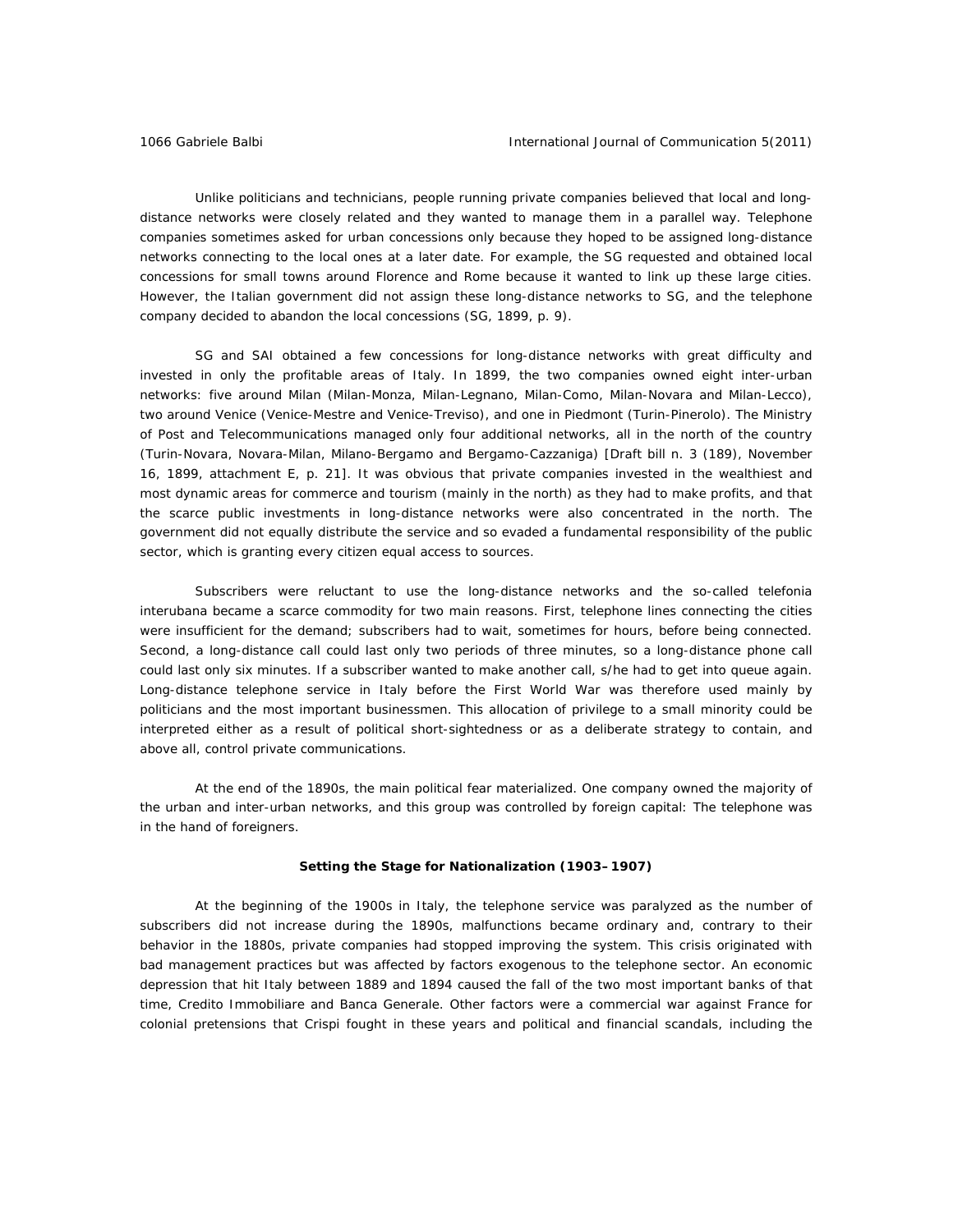*scandalo della Banca romana* (scandal of Roman bank) in 1892. In 1903, the Italian Parliament ordered a two-year investigation into the responsibilities for the telephone crisis. The results, presented to the Italian Parliament in December 1905, confirmed that the crisis could be attributed to poor management by SG and SAI, which the report said tried to cheat the government and the subscribers in many ways. The companies also treated employees poorly, especially the young women who operated the telephones (Ministry of Post and Telegraphs, 1905). For these reasons and several others, the government proposed to nationalize the telephone.

Initially, and before the investigation's results were presented, private companies defended themselves against the findings of the investigation and claimed that the investigation was ordered with the sole aim of justifying nationalization. According to the companies, the telephone investigation had the following aims:

First, creating a large telegraphic, telephonic and radio department with autonomous functions. Second, firing three or four top officers of the telephone sector and replacing them with new young officers . . . Third, impressing public opinion with astonishing news in order to set the stage for the nationalization of the telephone networks managed by private companies. Fourth, finding a way, after the nationalization, to employ 190 inspectors of post and telegraphy without work at the moment. (*Telefono, Poste e Telegrafi*, 1904 p. 5)

While the investigation was underway, many politicians denounced a "coalition of sinister interests" (Parliamentary debates, February 13, 1905, p. 988) or a conflict of interest between politics and private companies. The SG "surrounded itself with influential members of Parliament who were either on its board of directors or legal consultants," (ibid., p. 992) and these politicians tried to minimize the damage caused by the investigation. Additionally, in 1904 and in 1905, one of the most influential Italian banks, Banca Commerciale, purchased all the telephone networks of the SG and SAI, which encompassed a great majority of the Italian telephone system. The Banca Commerciale entered this business venture for three main reasons. First, French, Greek and American capitalists who owned the majority of these companies wanted to get rid of their shares; second, the telephone really seemed to be a promising business, and third, the bank wanted to analyze this business to see if it was really promising or to prepare a fair deal on nationalization with the government (BCI, 1904, pp. 91–92).

According to some technicians, the pressure of "the great bank" in political circles was instrumental in convincing the government and public opinion that the telephone had to be nationalized (*L'elettricista*, 1905, p. 219; 1907, pp. 141–142). The Banca Commerciale was satisfied when handing over its telephone networks to the state that the business was "convenient" for the bank (BCI, 1907, pp. 224–225). Bank Director Otto Joel said at a board meeting that the Bank sold its shareholding for at least "twice the price" of the real sales value (*Telegrafia e Telefonia*, 1910a, pp. 17–18). Other technicians, in particular, a group of telegraph operators who believed that in public hands, the telephone could be integrated with the telegraph with positive results in terms of technological rationality and working equity (Fumero, 1905), favored nationalization. One of the most well-known engineer-entrepreneurs of that time, Giacinto Motta, supported the nationalization of the telephone because, since 1880, this service had been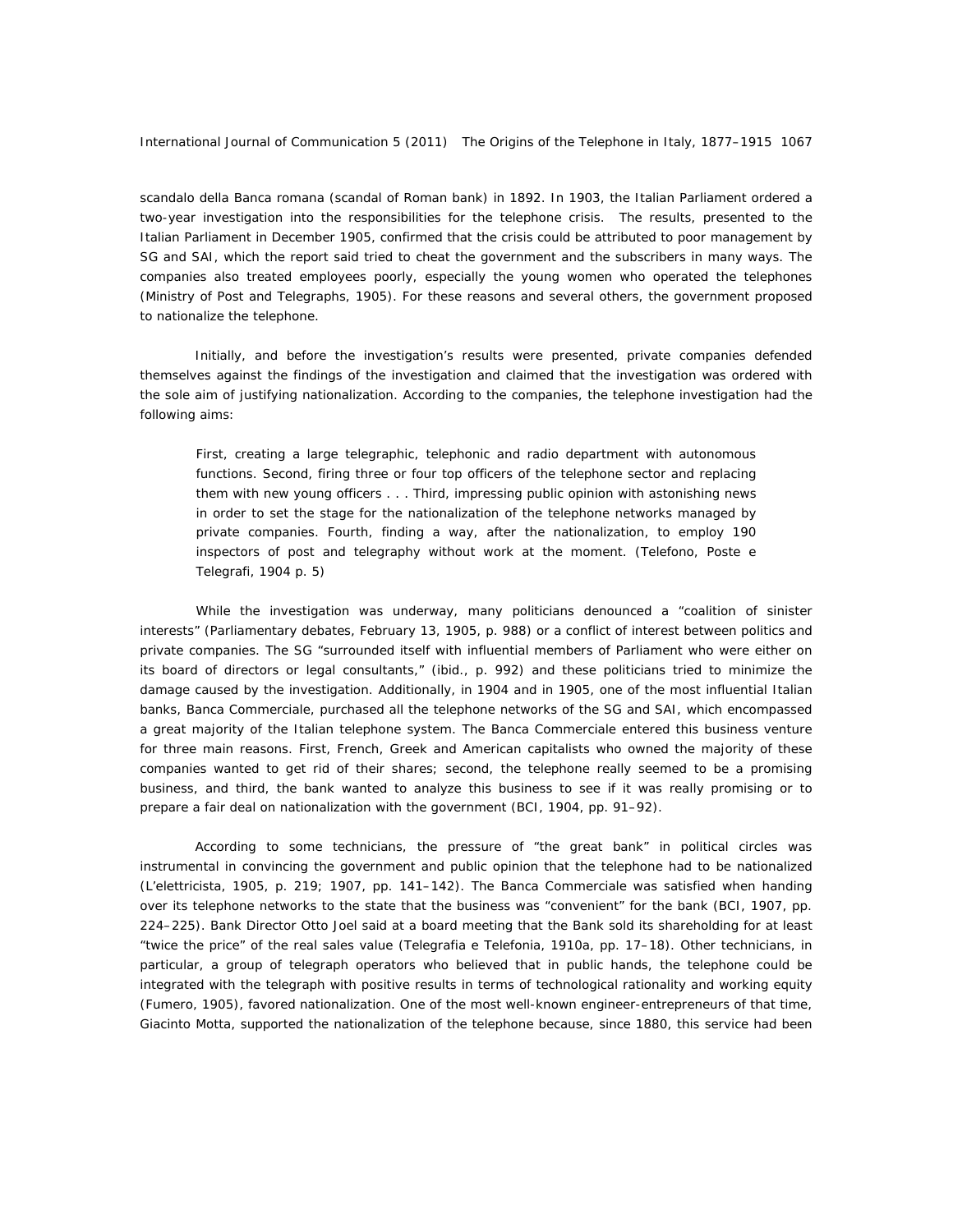controlled by foreign capital. Motto believed that the Italian government should manage this public service on its own (Motta, 1905).

Subscribers and public opinion, in general, supported nationalization for two main reasons. First, they were affected by the results of the telephone investigation, especially by the malfunctions and inappropriate treatment of the exchange operators. Second, sentiments regarding telephone privacy exploded when a case of fraud garnered attention in Bergamo, Italy, in 1903. In this Lombard city, the Banca Bergamasca was caught intercepting calls made by another bank, the Banca Ceresa, with its customers and representative in Milan (*Telefono, Poste e Telegrafi*, 1903). Although the bank manager and the two switchboard operators involved were exonerated, the Bergamo case worried Italian society at the time and had repercussions on public opinion. As a result, private telephone companies were considered incapable or protecting privacy (a crucial concern) and so Italian society convinced itself that the telephone service had to be managed by the government.

Between 1903 and 1907, the four relevant social groups agreed, for many reasons, that the telephone should be nationalized. Politicians had to respond to the results of the telephone investigation, and private companies appeared to be interested in selling the networks to the State. Many technicians wanted to integrate telegraphy and telephony and subscribers wanted to protect their telephone privacy by assigning the service to the government. The first nationalization of the Italian telephone service was implemented with law No. 506 on July 15, 1907. It was presented by Carlo Schanzer, the Minister of Post and Telegraphs of the third Giolitti government.

### **Back to the Future: The Failure of Nationalization (1907–1915)**

Nationalization, however, proved to be only a partial solution because the state had nationalized only the networks owned by the two most important companies, SG and SAI. This meant that the government controlled two-thirds of Italian subscribers and about 70% of long-distance networks. It also meant that 67% of the local networks and a third of the subscribers remained in the hands of some 70 private and small companies, as did 30% of the long-distance networks (Draft Bill n. 757, May 22, 1907, pp. 73–83). These data show that placing a portion of the Italian telephone system under state control neither unified nor rationalized the system despite the fact that, according to the government, such unification and rationalization were two of the main goals of the nationalization.

In the years immediately following nationalization, many problems emerged. The first problem was the so-called "telephone thirst" as a Royal Commission formed in 1910 (Ministry of Post and Telegraphs, 1911, p. 189) to study the telephone question called the popular demand for the telephone. This demand was persistent and the government could not meet it as it lacked sufficient funds to build new networks or exchanges (even with the co-participation of local entities), so aspiring subscribers had to wait for months, sometimes even more than one year, to be connected to the network. Another problem was the inheritance of the private companies. In the years before nationalization, the two main private companies refused to invest in the system and waited to be bought by the government. By then, the telephone exchanges were obsolete and overloaded, so no new local numbers could be activated (Statistical report of telephone administration, 1909, pp. 20–23) and telephone networks were insufficient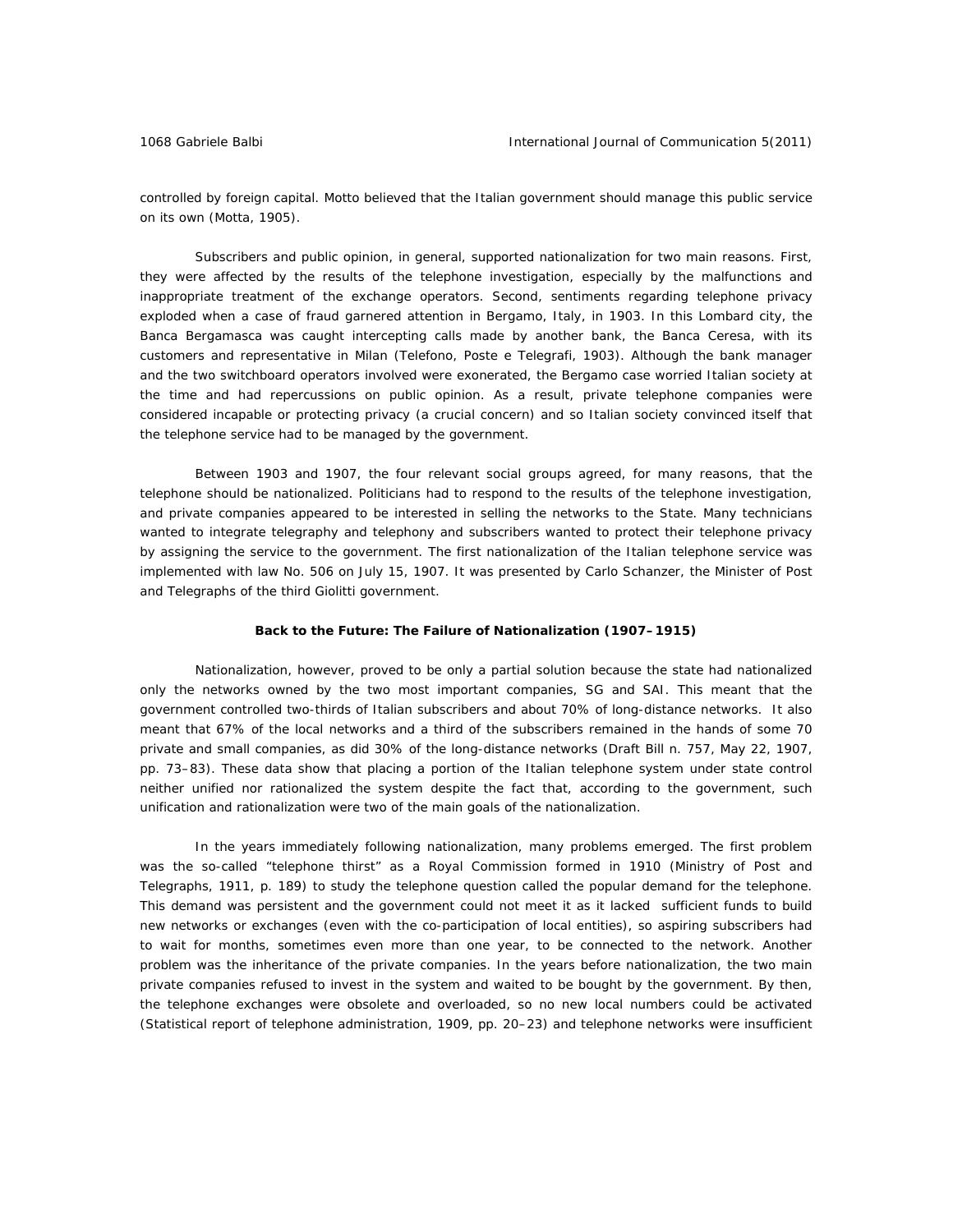for the demand, and the government had to spend an exorbitant amount of money modernizing the telephone system. A third problem was the unexpected dynamism of the small companies excluded from the nationalization. As previously mentioned, the Italian government had decided to nationalize only the two main private companies, but many other companies continued to manage small local and longdistance networks. Unexpectedly, between 1907 and the First World War, these companies grew much more than the networks owned by the state (see Table 3). As they invested more in the system, they organized themselves into associations (see Federation of Italian telephone concessionaires, 1911) and were ultimately managed by people with longstanding experience in the telephone sector and with beneficial political connections.

0 5 10 15 20 25 Public Networks | 16,0 | 13,7 | 12,3 | 11,9 | 8,2 | 7,3 | 2,9 | 7,6 Private Networks 21,8 19,5 20,6 20,1 13,2 8,1 7,2 3,8 1907- 1908 1908- 1909 1909- 1910 1910- 1911 1911- 1912 1912- 1913 1913- 1914 1914- 1915

*Table 3. Percentage Increase of Local Subscribers in Public and Private Networks 1907–1915.* 

Source. Processing of data from statistic report of telephone administration 1909–1916.

Disappointed by the way the public sector was managing the telephone system, technicians were the first group to launch a campaign against the public telephone. At the beginning of 1908, a popular technical journal, *Telegrafia e Telefonia*, claimed that the Italian telephone system would face a crisis mainly due to the imbalance "between the needs of demand and the available capital" and the inability of the government to manage this service (*Telegrafia e Telefonia*, 1908, p. 116). A few years later, the technicians said that the main reason for nationalization had been political and had, above all, the sole aim of increasing the number of people employed by the Ministry of Post and Telegraphs, "in order to satisfy ministers, senators, members of Parliament and everyone who has found in the telephone a new source . . . for paying debts of gratitude" (*Telegrafia e Telefonia*, 1910b, pp. 5–8). It is not easy to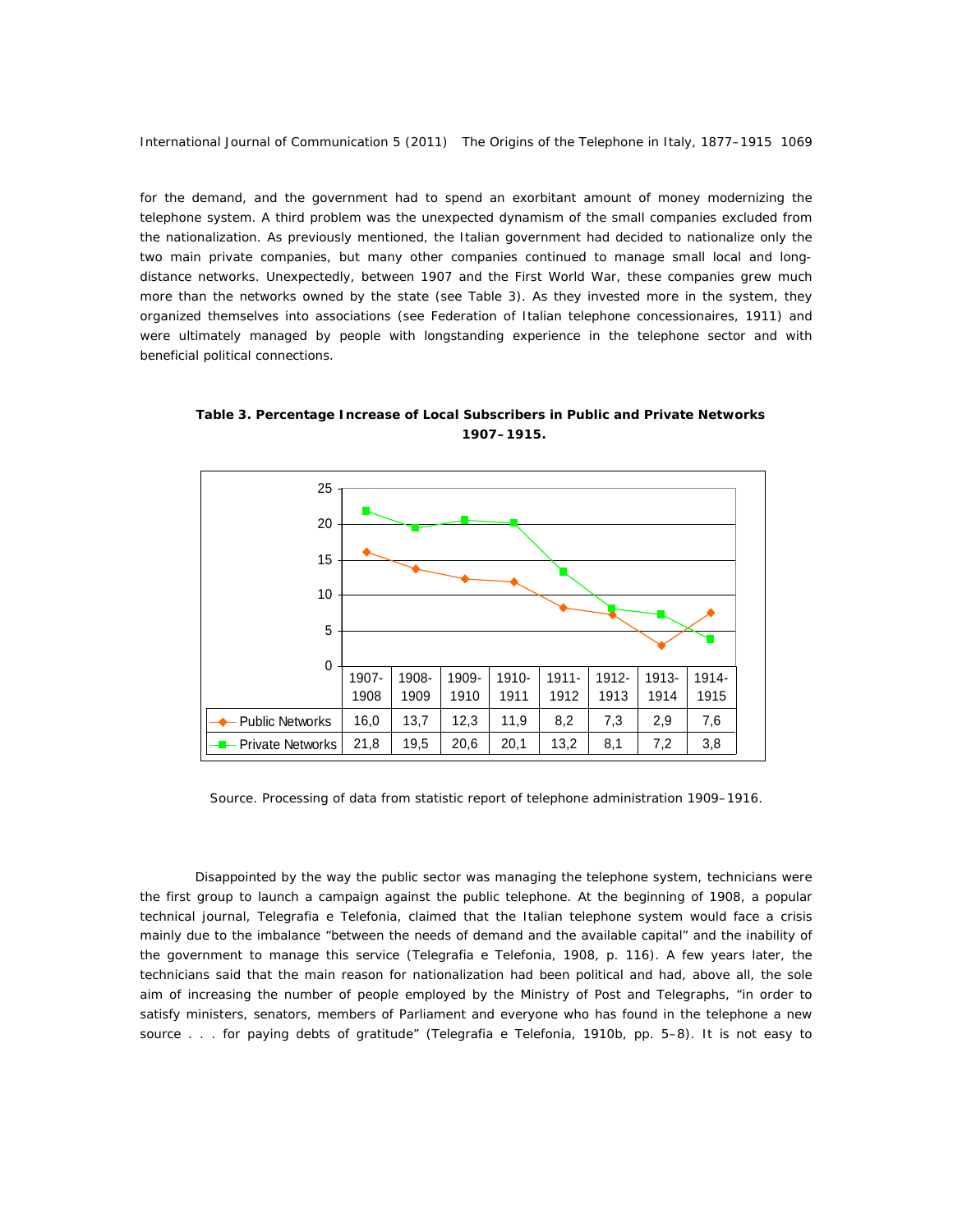demonstrate if recruitment in the telephone department was guided by political favoritism and nepotism, but one figure is indicative of an exaggerated growth: One year after nationalization, the number of people working in the telephone sector increased from 1,307 to 2,988 (ibid.).

Politicians began to realize that the telephone industry was entering a crisis in 1910 and began to ask themselves if they had been fools (Parliamentary debates, June 22, 1910, p. 8852) when nationalizing the service. Between 1910 and 1913, Parliament stigmatized the way the telephone was managed by the state, but in this phase the main aim of the politicians was to convince Parliament to allocate more money to the development of the telephone networks. From 1913 to 1914, the new Minister of Posts and Telegraphs, Teobaldo Calissano, took a reformist stand and tried to solve the problem, presenting and making Parliament approve two laws that assigned 70 million lire to the urban networks and about 55 million lire to long-distance ones (Law n. 253 and n. 254, March 20, 1913). However, in the latter half of 1914, the situation changed again; a new government, which supported the principles of free trade (again the natural uncertainty), took power, and public expense grew because of war in Libya. This international crisis began to be felt in Italy, as did the start of World War I, which caused an increase in the price of raw materials and a reduction in telephone traffic. In this complex national and international economic situation, the Italian Parliament changed its position again:

[...] we have to avoid a situation in which the State manages useless functions, we have to renounce nationalizations that have demonstrated that the government is a bad industrialist; take the example of telephone; while private industry is looking for customers, the State rejects them. For years thousands of citizens in Milan, Rome, Naples have asked in vain to be served by the telephone. (Parliamentary debates, June 12, 1914, p. 4080)

This was the prevailing opinion of the Italian Parliament at the time and is significant in that, of all the unsuccessful nationalization projects, the telephone was cited as the main example of failure and ineffectiveness. The only solution was to "look again for the help of private companies" (Parliamentary debates, February 20, 1915, p. 6210). So, before Italy joined the WWI in June 1915, politicians changed their minds and decided that the best way to manage the telephone sector was to relinquish power and authority to private companies.

The failure of nationalization is depicted in Table 4. Between 1908 and 1913, the public administration increased the percentage of subscribers by only 1% and Italy had one of the lowest telephone densities in Europe.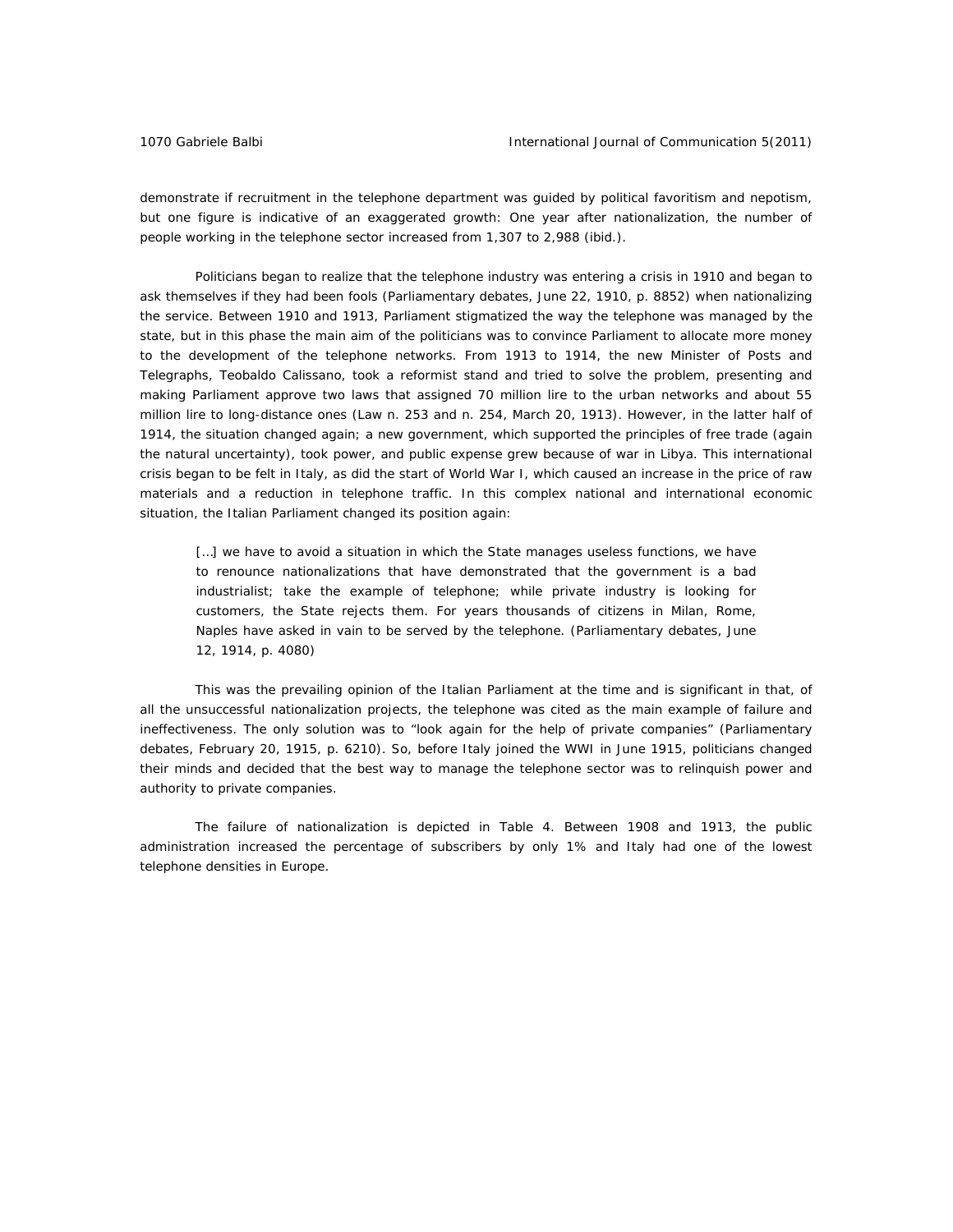|                    | 1908 | 1909 | 1910            | 1911 | 1912  | 1913  |
|--------------------|------|------|-----------------|------|-------|-------|
| <b>USA</b>         |      |      |                 |      | 63,96 | 63,96 |
| <b>Denmark</b>     | 30.2 | 33   | 36.5            | 38.1 | 41.91 | 47.08 |
| Sweden             | 29.9 | 31.2 | 33.6            | 23.8 | 35.6  | 39.81 |
| Norway             | 23.3 |      | 26.8            | 29.2 | 29.2  | 33.29 |
| Switzerland        | 22.8 | 20.9 | 22.3            | 22   | 23.7  | 25.87 |
| Germany            | 14.1 | 15.2 | 16.9            | 17.5 | 17.56 | 21.98 |
| <b>UK</b>          | 13   | 13.3 |                 | 15.1 | 15.8  | 16.16 |
| <b>The</b>         |      |      |                 |      |       |       |
| <b>Netherlands</b> | 8.5  | 9    | 10 <sup>1</sup> | 10.6 | 12    | 13.62 |
| Belgium            | 5.3  | 5.6  | 6.2             | 6.7  | 7.66  | 7.74  |
| France             | 5    |      | 3.5             | 6.2  | 6.97  | 7.66  |
| Austria            |      | 3.1  | 3.6             | 4.3  | 5     | 5.73  |
| <b>Hungary</b>     |      |      |                 | 3    | 3.37  | 3.98  |
| Italy              | 1.6  | 1.7  | $\overline{2}$  | 2.5  | 2.5   | 2.61  |
| Spain              | 0.9  | 1.1  |                 | 1.2  | 1.17  | 1.74  |
| <b>Russia</b>      | 0.8  | 0.9  | $\mathbf{1}$    |      | 1.29  | 1.56  |
| Greece             | 0.5  | 0.3  | 0.5             | 0.6  | 0.74  | 0.74  |

 *Table 4. Subscribers per 1,000 Inhabitants Between 1908 and 1913.* 

Source. Processing of data from Statistic report of telephone administration 1909–1916.

As previously mentioned, after nationalization the government attempted to meet an uncontrolled demand for the telephone. The key users who needed the telephone for work, such as banks, shops and newspapers, were unhappy with the service offered by the government (Perotti, 1909, p. 208). In particular telephone users complained about the delays in long-distance calls because the lines were often busy and they had to wait, sometimes more than one year, to be connected to the local networks. Because of its inefficiencies, public management began rejecting potential customers and the "subscribers' army" turned into a "discontented army" (ibid., p. 214) that had hoped for the return to private companies.

Finally, private companies also acquired a role in this reorientation toward private management. When the government nationalized the two main telephone companies it assumed that, in a few years, the smaller companies would gradually be absorbed or would collapse. On the contrary, these companies were more dynamic than the public sector, and their better administration contributed to questions about the ability of the public administration to manage the telephone service.

Before Italy's entrance into the First World War, Italian society, which before 1907 agreed on the idea of nationalizing the telephone, returned to the idea of assigning networks to private companies. This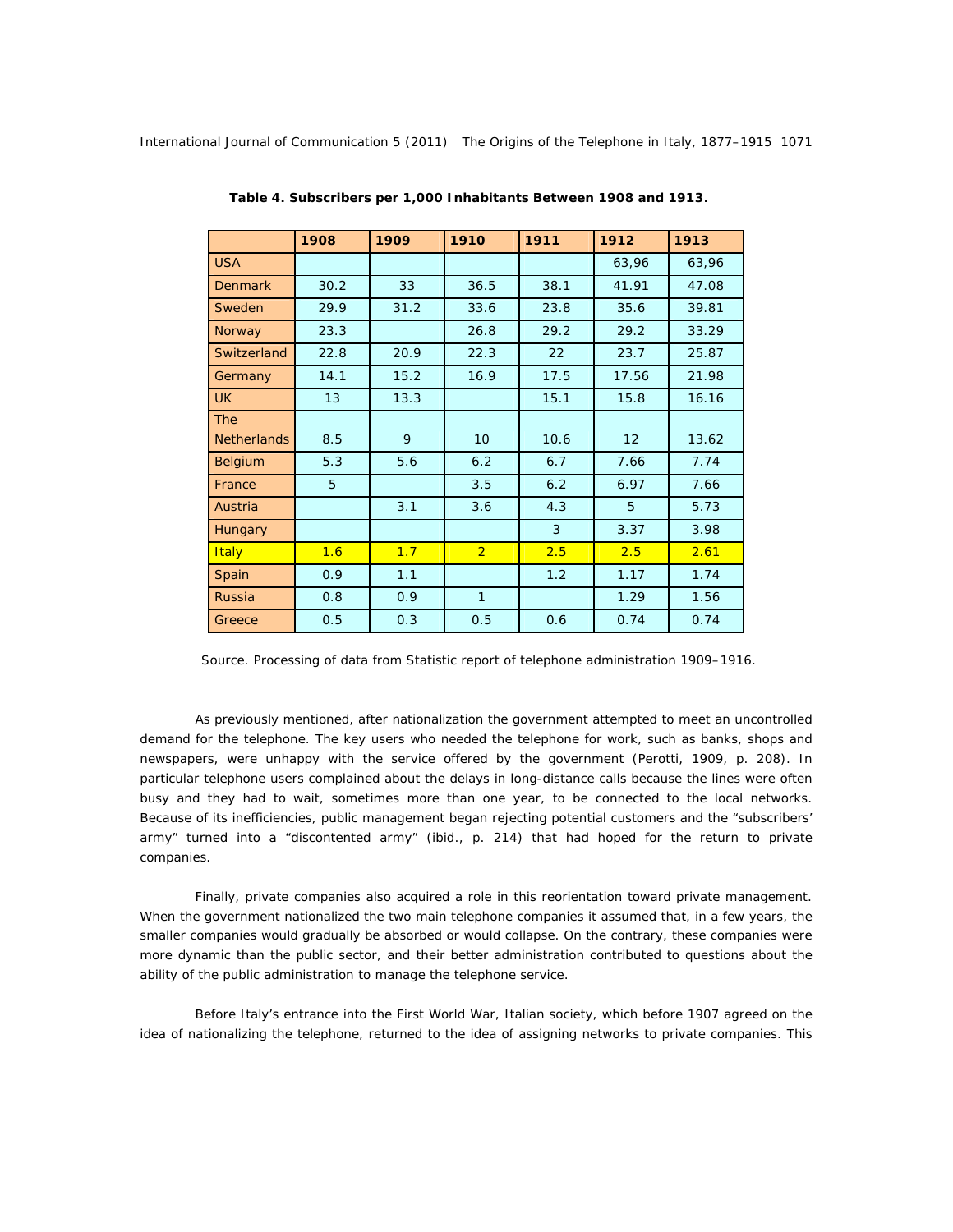was a sudden change and was caused by public inefficiency in managing the telephone, the unexpected growth in demand, the skills of small companies, and the war, which interrupted the plan to return to private management. However, the current political unease might have helped the Fascist Party to easily privatize the telephone sector in the 1920s (Bottiglieri, 1987).

#### **Conclusion. Original Characters of the Italian Telephone: A Style?**

The history of the early Italian telephone has some distinctive characteristics. Some are shared with other countries, while other more specific characteristics are summarized as follows.

As often happened in European countries at that time, the new medium, the telephone, was evaluated using the logic, structures, and operating procedures of the old medium, the telegraph. This telegraphic paradigm especially characterizes the political approach to the telephone. The most prevalent attitude of Italian politicians during the time was the "natural uncertainty," the fundamental inability of the political class to make long-term consistent decisions about the telephone sector. The main cause of the changes in the political approach can be found within the legislative instability of the 19th and 20th centuries, which prevented the formation of shared and long-term thinking regarding telecommunications.

On the economic-industrial level, the ambiguity of legislation influenced the management of the telephone service by private companies. During some stage, the legislation restricted investment in the development of networks because companies were not sure to amortize the invested capitals.

The ambivalent relationship between politics and private companies is another characteristic unique to the origins of the telephone in Italy. For example, the two groups opposed each other during the parliamentary investigation launched in 1903, but they were linked by forms of complicity and conflicts of interests. For instance: During the early years, men linked to political power were regularly in the telephone companies' boards of directors.

A fourth characteristic of the telephone's early history is the enthusiasm exhibited by private companies. Despite the legislation, either during 1890s or after the nationalization of 1907, private companies invested in the telephone sector. Most of the capital of these companies came from foreign investors, confirming that the Italian telecommunications industry was able to attract shareholders beyond national borders.

From a technical perspective, many problems characterized the origins of the Italian telephone, including poor sound quality and the delays in making calls. However, the most relevant problem in a macro-systemic perspective was the fragmentation of the networks caused by the lack of a single authority responsible for coordinating and planning the service. These problems emerged in the first decade, when urban concessions were assigned to various private companies. During the 1890s, the telephone system was divided broadly into two sectors, urban and long-distance telephony. Finally, partial nationalization in 1907, intended to unify the telephone system, only made it less efficient.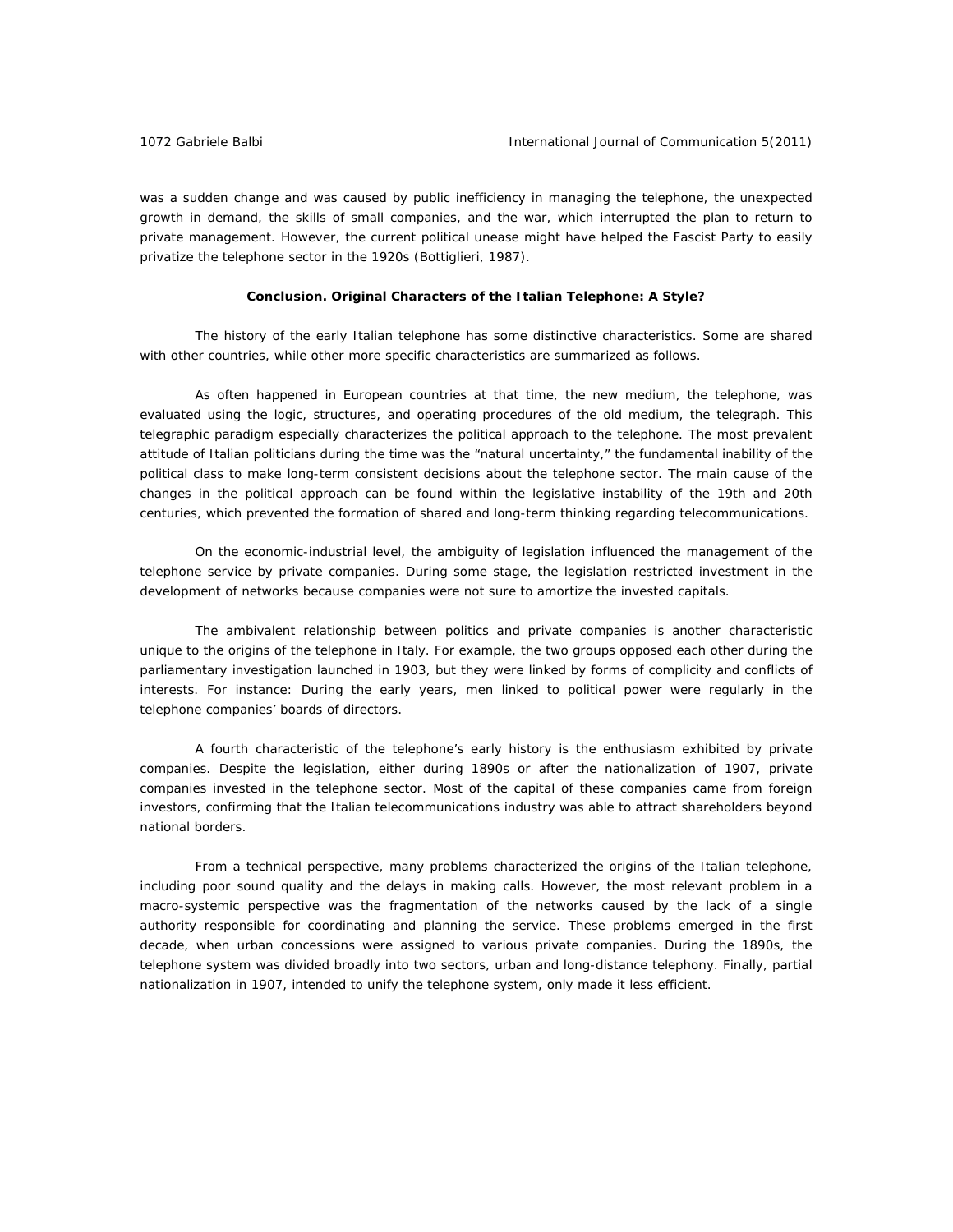As the government's tendency was always to divide and assign the telephone networks to many companies, those companies tried instead to merge with competitors in order to create a virtual monopoly in a single region.

Finally, another striking characteristic of the early telephone in Italy was the lively demand expressed by the society, so great that caused crisis in the service managers, who often failed to meet these needs.

This analysis of the origins of the telephone service in Italy may provide a new perspective at the history of Italian telecommunications. First, the foundations of the Italian point-to-point communications were built around the turn of the century. The telephone followed the electrical telegraph and preceded radio-telegraphy in the creation of a system of communications in the country. The origins of the telephone also offer a few relevant elements for interpreting the contemporary Italian telecommunications system. Indeed it could be argued that a few characteristics and logistics that emerged in the first years of development have configured a kind of Italian style in telecommunications (Hughes, 1983; Stourdzé, 1987; see Ortoleva, 2000 on an Italian style in telecommunications). These include political uncertainties (Foreman-Peck & Manning, 1988, p. 181; Richeri, 1985, p. 55), a market controlled by foreign companies (Bottiglieri, 1987; Lizzeri & De Brabant, 1979), difficulties of interconnections among different systems (Giuntini, 2005), and the presence of a demand often ignored (Abeille, 1999). These were four long-lived characteristics in the Italian telecommunications history of the 20th century.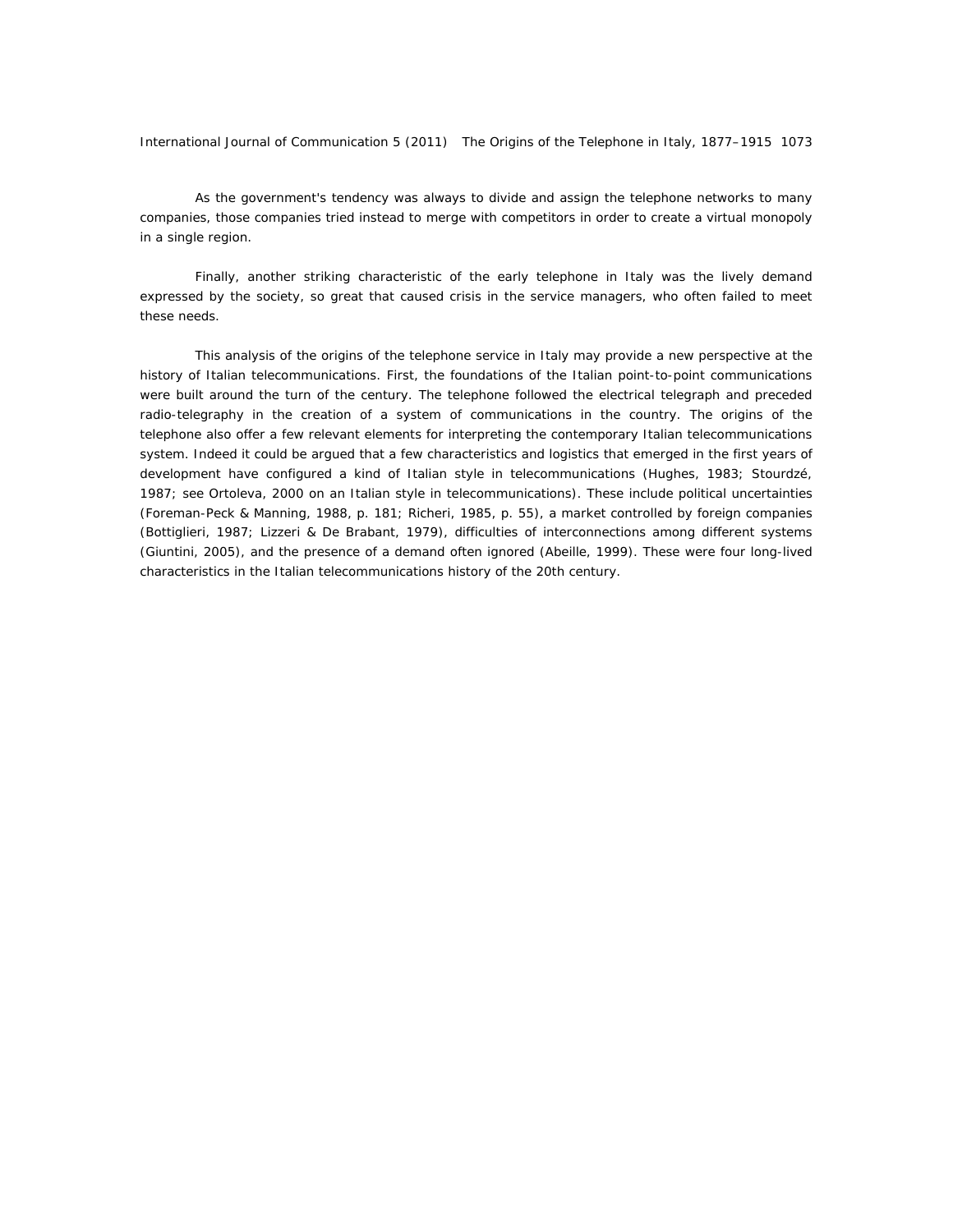1074 Gabriele Balbi International Journal of Communication 5(2011)

## **References**

Abbate, J. (1999). *Inventing the Internet*, *inside technology*. Cambridge MA: MIT Press.

- Abeille, R. (1999). *Storia delle telecomunicazioni italiane e della Sip 1964–1994* [The History of Italian telecommunications and SIP 1964-1994]. Milan: Franco Angeli.
- Antinori, A. (1963). *Le telecomunicazioni italiane 1861–1961* [Italian telecommunications 1861–1961]. Rome: Edizioni dell'Ateneo.
- Aulas, P. (1999). *Les origines du téléphone en France, 1876–1914* [The Origins of the telephone in France, 1876–1914]. Paris: ADHE.
- Babe, R. E. (1990). *Telecommunications in Canada: Technology, industry, and government.* Toronto, Buffalo and London: University of Toronto Press.
- Balbi, G. (2009). Studying the social history of telecommunications. Between Anglophone and continental traditions. *Media History*, *15* (1), 85–101.
- Balbi, G. (2011). *Le origini del telefono in Italia. Politica, economia, tecnologia e società* [The Origins of the telephone in Italy. Politics, Economics, Technology and Society]. Milan: Bruno Mondadori.
- Balbi, G. (in press). The scary house: When Italy's old telephones gave rise to new fears. In S. Nicholas & T. O'Malley (Eds.). *The Media, Social Fears and Moral Panics: Historical Perspectives*. London and New York: Routledge.
- BCI. (1904). *Board of directors, May 28, Minutes of Central Committee*, vol. 2, papers, 91–92, 94.
- BCI. (1907). *Board of directors on Soc. Generale It. dei Telefoni e Applicazioni Elettriche.* vol. 2, papers, 224–225.
- Bottiglieri, B. (1987). *STET: Strategie e struttura delle telecomunicazioni* [STET: Strategies and structures of telecommunications]. Milan: Franco Angeli.
- Bottiglieri, B. (1990). *SIP: Impresa, tecnologia e stato nelle telecomunicazioni Italian* [SIP: business, technology and State in telecommunications]. Milan: Franco Angeli.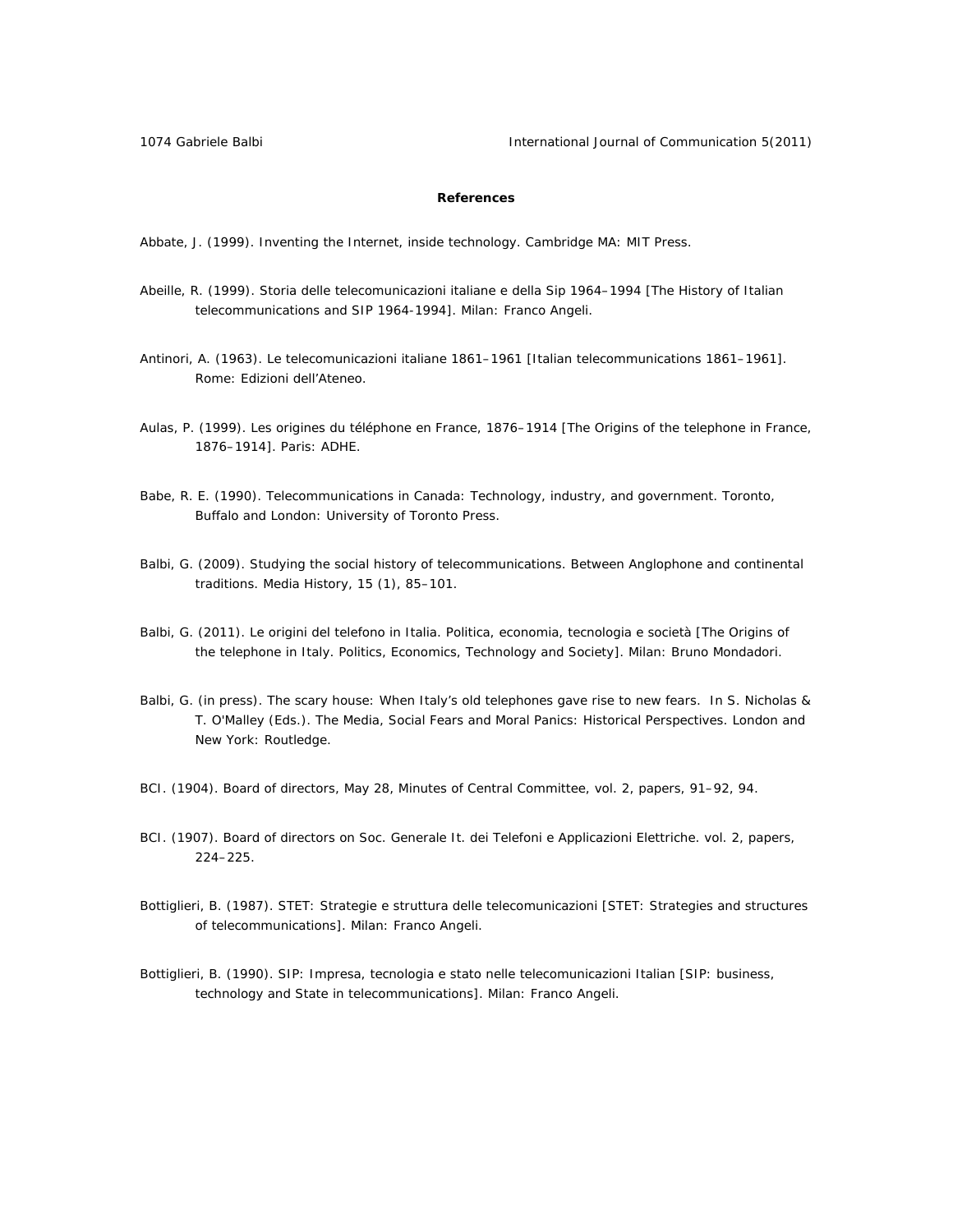- Brock, G. W. (1982). *The Telecommunications industry: The dynamics of market structure*. Cambridge, MA: Harvard University Press.
- Bruce, R. V. (1973). *Bell: Alexander Graham Bell and the conquest of solitude*. Boston: Little, Brown & Co.
- Calvo, A. (2002). The Spanish telephone sector (1876–1924): A case of technological backwardness. *History and Technology, 18*(2), 77–102.
- Calvo, A. (2006). The shaping of urban telephone networks in Europe, 1877–1926. *Urban History*, *33*(3), 411–433.
- Curien, N., & M. Gensollen. (1992). *Economie des télécommunications: ouverture et réglementation*  [Economy of Telecommunications: opening and regulation]. Paris: Economica.
- De Viti de Marco, A. (1890, September). L'industria dei telefoni e l'esercizio di Stato [The telephone business and the State management]. *Giornale degli economisti,* 279–306.
- De Witt, O. (1998). *Telefonie in Nederland, 1877–1940*. *Telefonie in Nederland 1877–1940* [The telephone in the Netherlands 1877–1940]. Den Haag: Cramwinckel.
- Dordick, H. S. (1990, June). The origins of the universal services. *Telecommunications Policy*, 223–231.
- Douglas, S. J. (1989). *Inventing American broadcasting, 1899–1922*. Baltimore: Johns Hopkins University Press.
- Downey, G. J. (2002). *Telegraph messenger boys: Labor, technology, and geography, 1850–1950*. New York: Routledge.
- Draft bill n. 189. (1899, May 2). *Disegno di Legge presentato dal Ministro delle Poste e dei Telegrafi (Nasi) di concerto col Presidente del Consiglio Ministro dell'interno (Pelloux) e col Ministro del Tesoro (Vacchelli), Sul servizio telefonico*. Camera dei Deputati, Legislatura XX, 2° sessione 1898–1899.
- Draft bill n. 3 (189). (1899, November 16). *Disegno di Legge n. 3 (189) presentato dal Ministro delle Poste e dei Telegrafi (Di San Giuliano) di concerto col Presidente del Consiglio, Ministro dell'interno (Pelloux) e col Ministro del Tesoro (Boselli). Sul servizio telefonico*. Camera dei Deputati, Legislatura XX, 3° sessione 1899.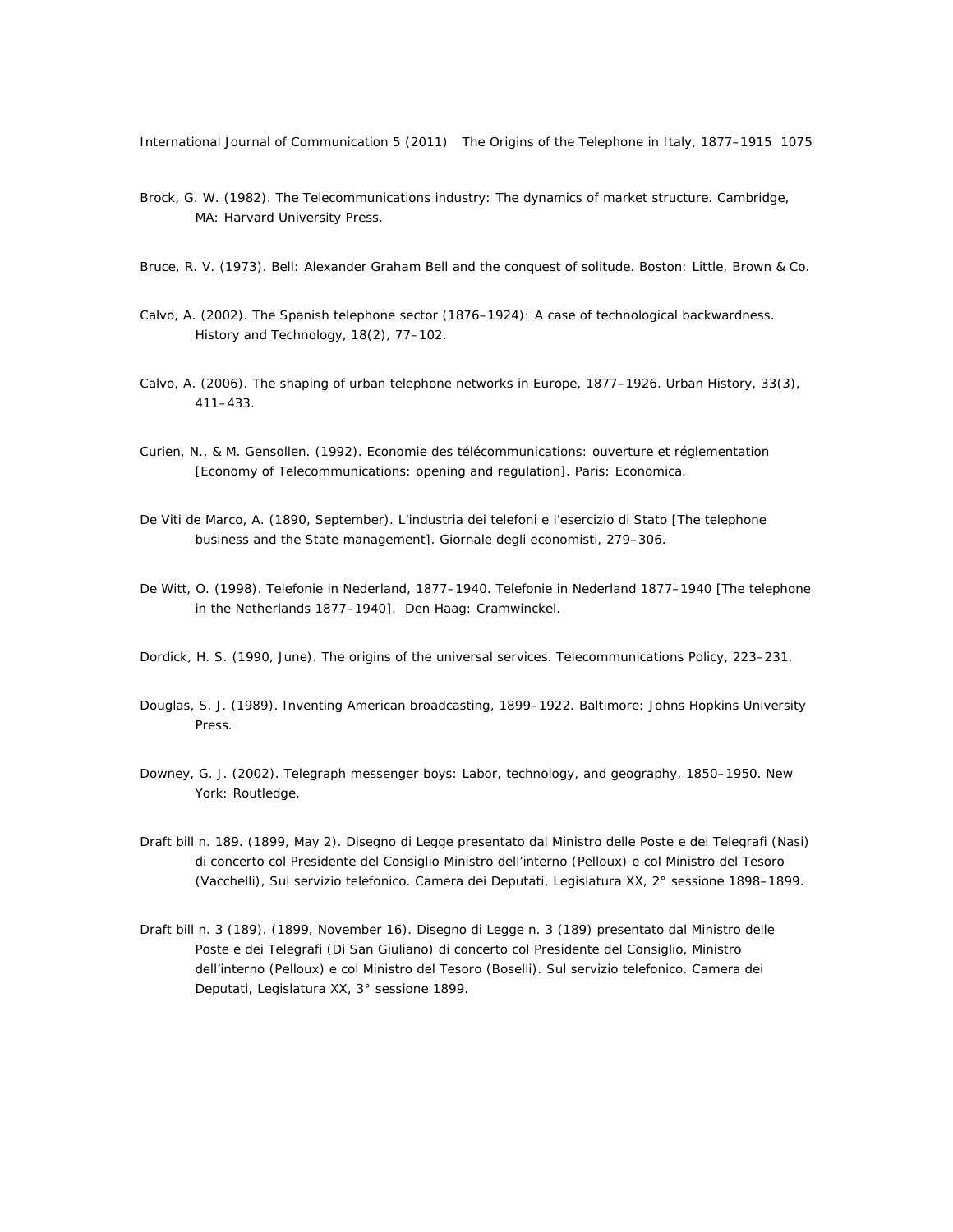- Draft Bill n. 757. (1907, May 22). *Disegno di legge presentato dal Ministro delle Poste e dei Telegrafi (Schanzer) di concerto col Presidente del Consiglio, Ministro dell'Interno (Giolitti) col Ministro del Tesoro (Carcano) col Ministro delle Finanze (Lacava) e col Ministro di Agricoltura, Industria e Commercio (Cocco– Ortu). Riscatto di linee e reti telefoniche esercitate dall'industria privata e ordinamento dell'azienda dei telefoni dello Stato*. Camera dei Deputati, Legislatura XXII, sessione 1904–1907.
- Fari, S. (2008). *Una penisola in comunicazione. Il servizio telegrafico italiano dall'Unità alla Grande Guerra*  [A Communicating peninsula. The Italian telegraph service from Unity to the Great War]. Bari: Cacucci.
- Federation of Italian telephone concessionaires. (1911). *Atti del VI° Congresso dei Concessionari Telefonici Italiani tenutosi nei giorni 19 e 20 Novembre 1911 nel Padiglione dei Congressi a Castel S. Angelo in Roma* [Minutes of concessionaires meeting in 1911]. Bergamo: Stabilimento Tipografico S. Alessandro.
- Fischer, C. S. (1992). *America calling: A social history of the telephone to 1940*. Berkeley: University of California Press.
- Foreman-Peck, J., & Millward, R. (1994). *Public and private ownership of British industry 1820–1990*. Oxford: Oxford University Press.
- Foreman-Peck, J., & Manning, D. (1988). Telecommunications in Italy. In J. Foreman-Peck & J. Mueller (Eds.) *European telecommunication organisations*. Baden-Baden: Nomos Verlagsgesellschaft.
- Fox, R., & Guagnini A. (1994). Starry eyes and harsh realities: Education, research, and the electrical engineer in Europe, 1880–1914. *The Journal of European Economic History 23*(1), 69–92.
- Fumero, E. F. (1905). Il servizio telefonico in Italia e la legge che lo regola [The telephone service in Italy and Reference Law]. *Telegrafia e Telefonia V*(2), 9–13.
- Giuntini, A. (2005). Nascita, sviluppo e tracollo della rete infrastrutturale [Birth, development, and collapse of the infrastructural network]. In *Storia d'Italia. L'industria. I problemi e lo sviluppo economico*. Milan: Einaudi-Il Sole 24 ore.
- Hazlewood, A. (1953, March). The origin of the state telephone service in Britain. *Oxford Economic Papers*, new series, *5*(1), 13–25.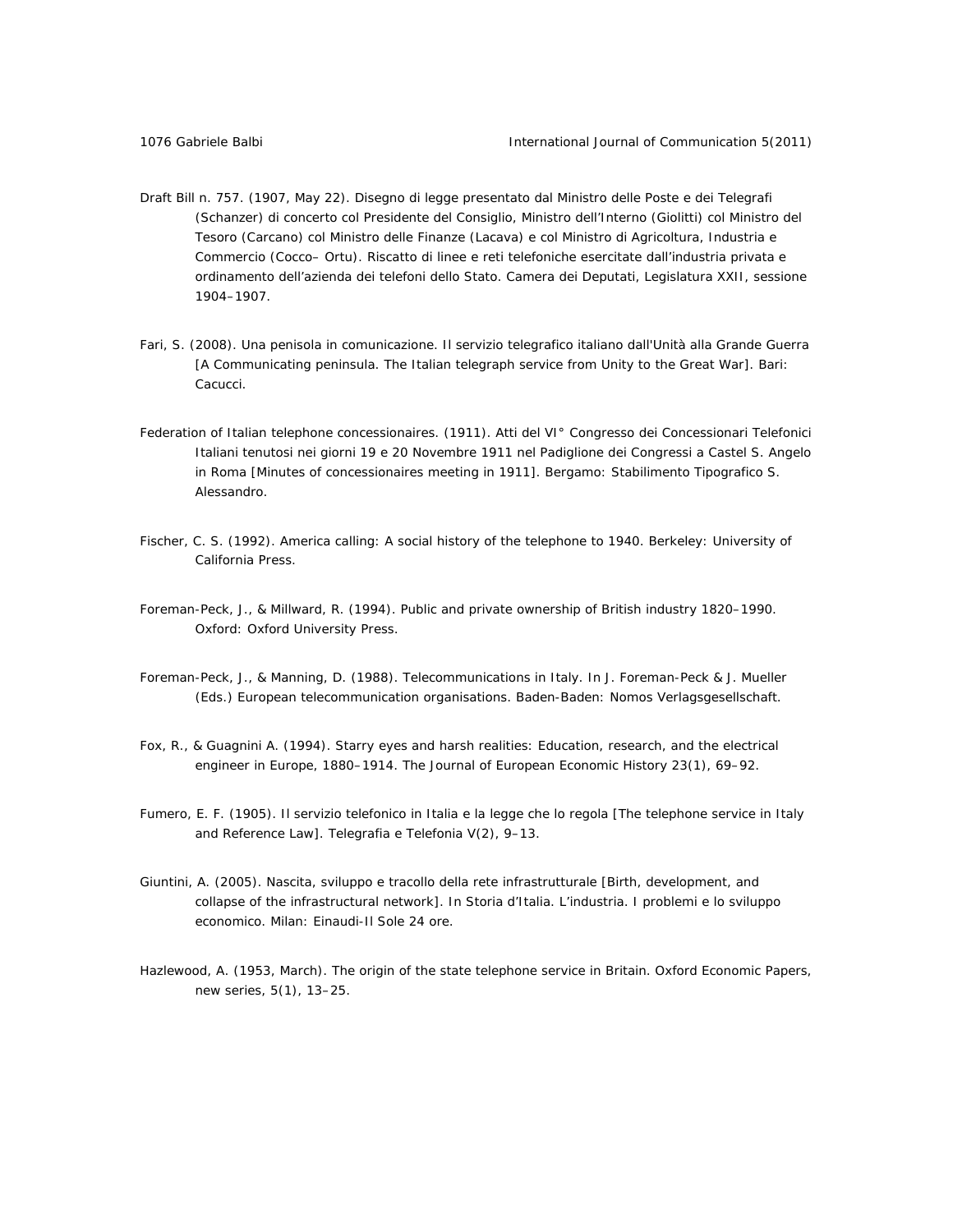- Holcombe, A. N. (1911). *Public ownership of telephones on the continent of Europe*. Cambridge, MA: Harvard University Press.
- Hughes, T. P. (1983). *Networks of power: Electrification in western society*, *1880–1930*. Baltimore: John Hopkins University Press.
- Jacobsen, K. (2005). *Institutional change and path dependence in Danish telecom development*. Conference "Cross-Connections: Communications, Society and change." Science Museum, London, November 11–13.
- John, R. (2010). *Network nation: Inventing American telecommunications*. Cambridge, MA: Belknap Press of Harvard University Press.
- Kolbet, C. (1980). 100 years of telephone service in Switzerland. *Bullettin Technique PTT*, *10*, 344–363.

Law n. 253 and n. 254. (1913, March 20).

- *L'elettricista.* (1905). "Informazioni Riscatto telefonico," [Information Nationalization of the telephone]. 219.
- *L'elettricista*. (1907). "Informazioni Manovre affaristiche nel riscatto dei telefoni. Il carrozzone telefonico e la crisi ministeriale," [Information — Commercial tactics for nationalizing the telephone]. 141– 142.

*L'Illustrazione Italiana*. (1882, January 29). "Dappertutto telefoni" [Telephones everywhere]. 86.

- Lizzeri, G., & De Brabant, F. (1979). *L'industria delle telecomunicazioni in Italia* [Telecommunications industry in Italy]. Milan: Franco Angeli.
- Maiocchi, R. (1992). La ricerca in campo elettrotecnico [Electrotechnical Research]. In G. Mori (Ed.) *Storia dell'industria elettrica in Italia. 1. Le origini. 1882–1914*. Roma-Bari: Laterza.
- Marvin, C. (1988). *When old technologies were new. Thinking about electric communication in the late nineteenth century*. New York: Oxford University Press.
- Millward, R. (2005). *Private and public enterprise in Europe. Energy, telecommunications and transport, 1830–1990*. Cambridge: Cambridge University Press.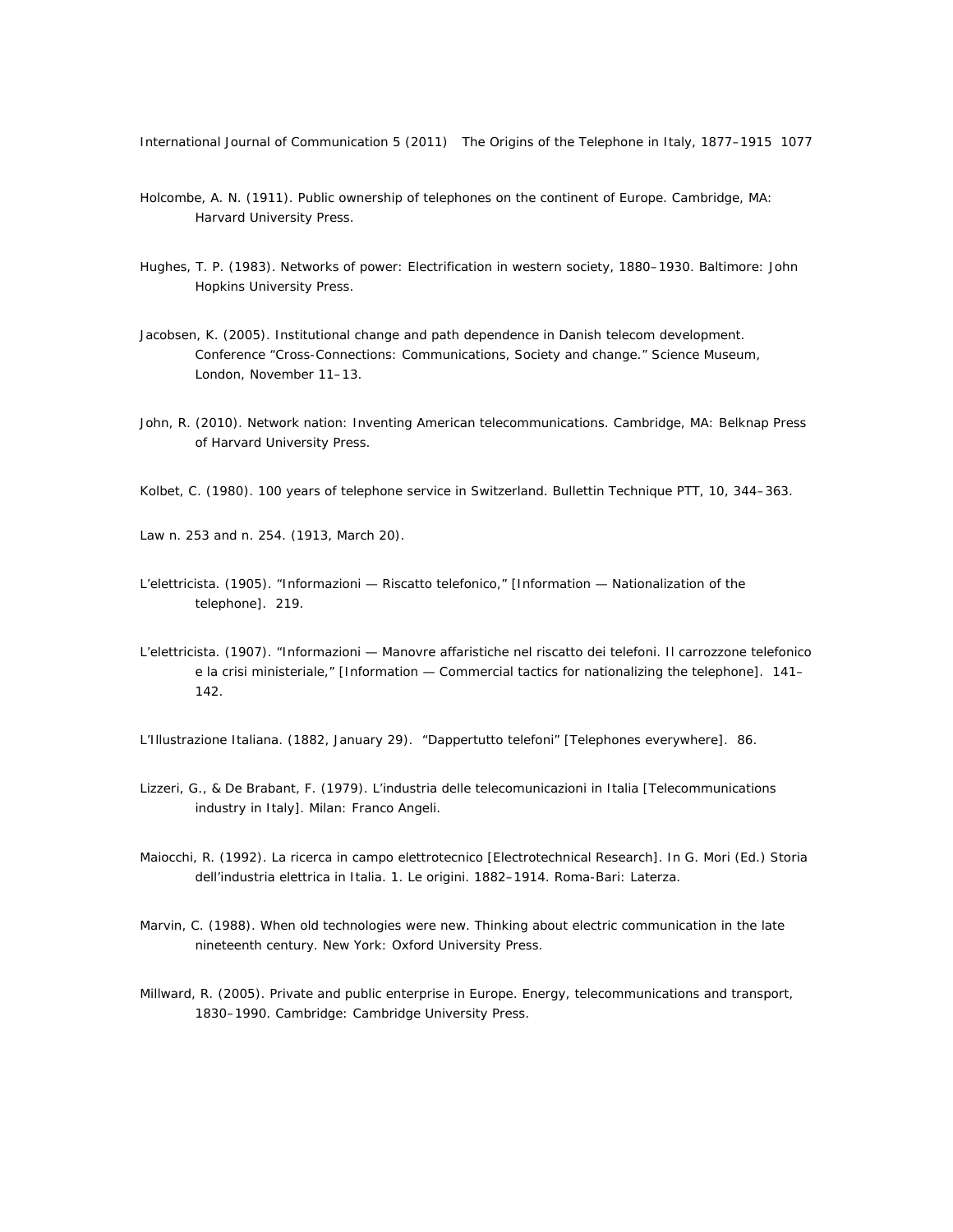- Ministry of Post and Telegraphs. (1890). *Report of Commission on Draft Bill n. 117 Sul servizio telefonic*o, Camera dei Deputati, Legislatura XVI, February 10, 4° sessione 1889*–*1890.
- Ministry of Post and Telegraphs. (1905). *Report of the telephone investigation n. XXIV*. Rome: Tipografia della Camera dei Deputati. In Legislatura XXII, December 4, Sessione 1904–1905.

Ministry of Post and Telegraphs. (1909–1916). *Statistic report of telephone administration*.

Ministry of Post and Telegraphs. (1911). *Report of Royal Commission named with decree July 10, 1910. Per lo studio tecnico, amministrativo e finanziario del sevizio telefonico in Italia*. Rome: Tipografia dell'Unione editrice.

Motta, G. (1905, March 6). L'inchiesta telefonica [The telephone investigation]. *Il tempo*.

- Nelson R. R., & Winter, S. G. (1982). *An evolutionary theory of economic change*. Cambridge, MA: Harvard University Press.
- Ortoleva, P. (2000). Telecomunicazioni: Un modello italiano? [Telecommunications: An Italian style?]. *Memoria e ricerca 5*, 107–118.
- Parliamentary debates. (1890, July 9). Camera dei deputati [Chamber of Deputies, i.e. the lower house of the Italian Parliament, corresponding to the British House of Commons], Legislatura XVI, 4° sessione, 1° tornata.
- Parliamentary debates. (1891, December 9). Camera dei deputati [Chamber of Deputies, i.e. the lower house of the Italian Parliament, corresponding to the British House of Commons], Legislatura XVII, 1° sessione, tornata unica.
- Parliamentary debates. (1905, February 13). Camera dei Deputati [[Chamber of Deputies, i.e. the lower house of the Italian Parliament, corresponding to the British House of Commons], Legislatura XXII, 1° sessione, tornata unica.
- Parliamentary debates. (1910, June 22). Camera dei Deputati [[Chamber of Deputies, i.e. the lower house of the Italian Parliament, corresponding to the British House of Commons], Legislatura XXIII, 1° sessione, 2° tornata.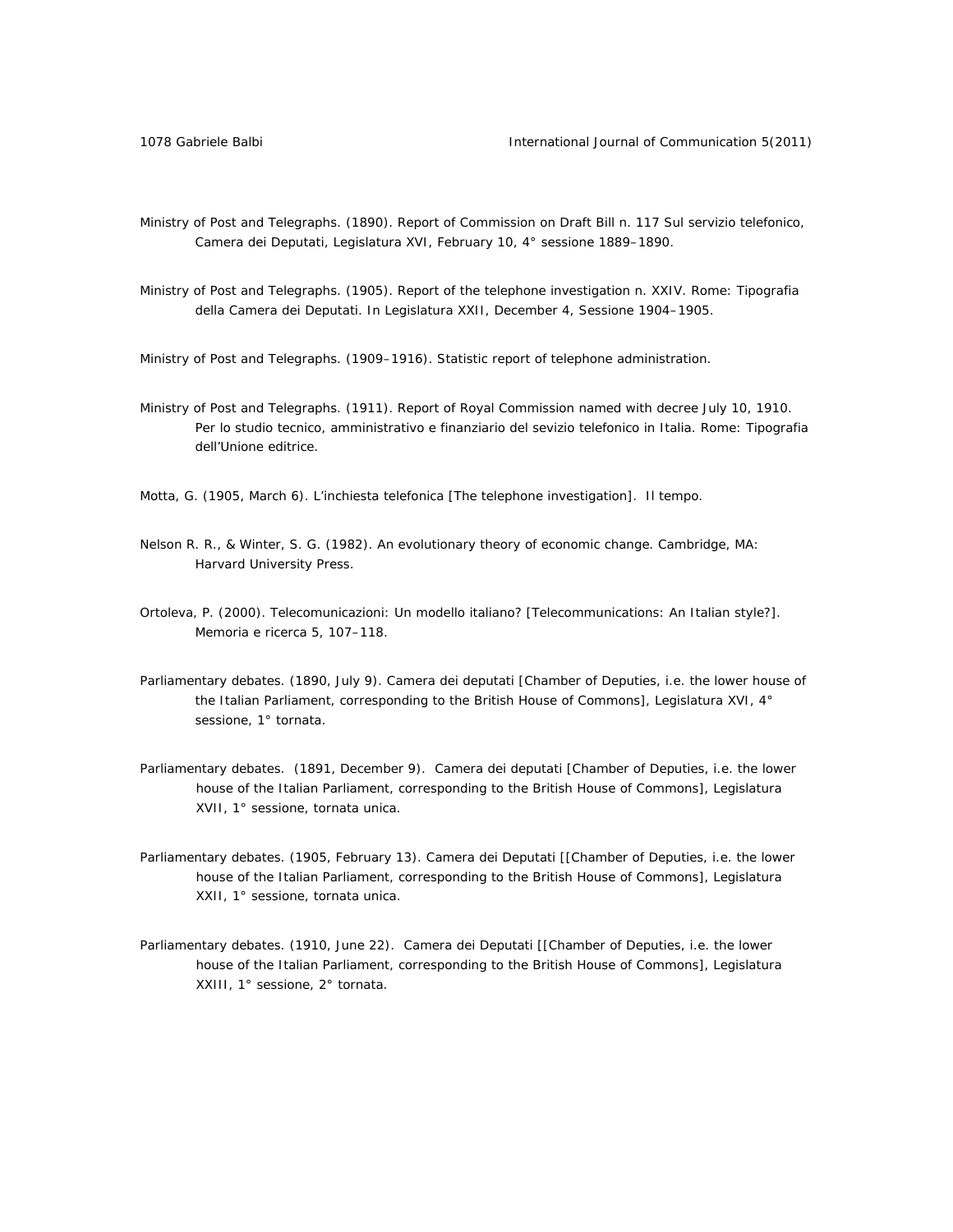- Parliamentary debates. (1914, June 12.) Camera dei Deputati [Chamber of Deputies, i.e. the lower house of the Italian Parliament, corresponding to the British House of Commons], Legislatura XXIV, 1° sessione, 2 tornata.
- Parliamentary debates. (1915, February 20). Camera dei Deputati [Chamber of Deputies, i.e. the lower house of the Italian Parliament, corresponding to the British House of Commons], Legislatura XXIV, 1° sessione, tornata unica.
- Perotti, G. (Ed.). (1909). *Atti del VII. Congresso nazionale dei commercianti, esercenti ed industriali. Piacenza 1908* [Minutes of the eight national congress of traders, dealers and manufacturers]. .Piacenza: Stab. Arti Grafiche D. Foroni.
- Pinch, T., & Bijker, W. E. (1984). The social construction of facts and artefacts: Or how the sociology of science and the sociology of technology might benefit each other. *Social Studies of Science, 14*(3), 419–424.
- Prina, G. (1885). *Descrizione del nuovo sistema (privilegiato) per facilitare l'esercizio telefonico ad uso pubblico* [Description of a new (and privileged) system to make easier the public use of the telephone]. Turin: Tip. subalpina.
- Rava, L. (1900). *Il telefono nella legislazione italiana* [The Telephone in the Italian law]. Bologna: Zanichelli.
- Ribeill, G. (2001). De l'objet technique a l'utopie sociale. Les ressorts de l'imaginaire technologique des ingénieurs au XIXe siècle [From technical tool to social utopia. The impulse of engineers' technological imaginary in the XIX century]. *Réseaux 5*(109), 114–144.
- Richeri, G. (1985). The difficulties involved in the control and organization of telecommunication in Italy. *Media, Culture and Society*, *7*(3), 49–70.
- Richeri, G. (2006). The media amidst the enterprises, the public and the State. *Studies in Communication Sciences 6*(2), 131–143.
- Rosenberg, N. (1994). *Exploring the black box. Technology, economics, and history*. Cambridge MA: Cambridge University Press.
- Segreto, L. (1992). Imprenditori e finanzieri [Entrepreneur and moneymen]. In G. Mori (Ed.), *Storia dell'industria elettrica in Italia. 1. Le origini. 1882–1914*. Roma-Bari: Laterza.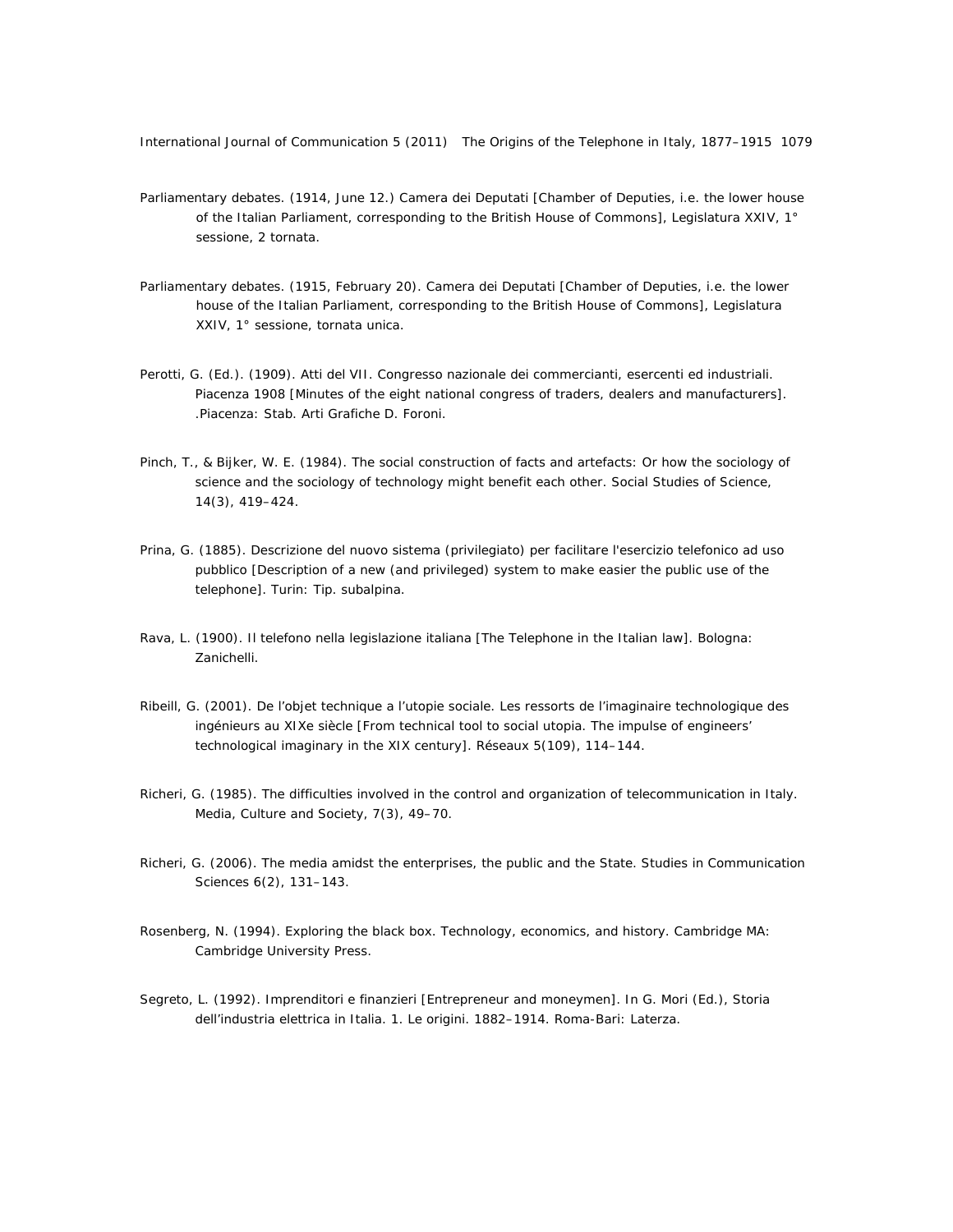- SG [Società Generale Italiana di Telefoni ed Applicazioni Elettriche]. (1897). *Board of directors meeting, March 29.* Rome: Tip. F.lli Centenari.
- SG [Società Generale Italiana di Telefoni ed Applicazioni Elettriche]. (1899). *Board of directors meeting, March 24*. Rome: Sede della Società.
- Società Anonima padovana per il telefono ed altre applicazioni della elettricità. (1887). *Board of directors, February 27.* Padoua: Stabilimento Prosperino.
- Società Telefonica Ligure. (1886). 'Board of directors, March 29' *Bollettino ufficiale delle società per azioni (BUSA) 18*, 115–119.
- Stacca, G. B. (1994). L'ingegnere delle telecomunicazioni nell'evoluzione della sua formazione professionale [Telecommunications engineer in the evolution of his training]. *AEI 81*(1), 80–91.
- Sterling, C., Bernt, P., & Weiss, M. B. H. (2006). *Shaping American telecommunications: A history of technology, policy and economics*. Mahwah, New York: Lawrence Erlbaum Associates.
- Stourdzé, Y. (1987). Pour une poignée d'électrons. Pouvoir et communication [For a handful of electrons. Power and communication]. Paris: Fayard.
- Summerton, J. (1994). Introductory essay: The system approach to technological change. In J. Summerton (Ed.), *Changing Large Technical Systems*. Boulder, San Francisco and Oxford: Westview Press.
- *Telefono, Poste e Telegrafi*. (1903). "Il… 'segreto' telefonico e il caso di Bergamo" [Telephone privacy and the case of Bergamo]. *I*(4), 4–5.
- *Telefono, Poste e Telegrafi*. (1903). Società Generale Italiana dei telefoni ed applicazioni elettriche [Italian General Telephone Company]. *I*(5), 8.
- *Telefono, Poste e Telegrafi*. (1904). "Ancora l'inchiesta sui telefoni," [Again on the telephone investigation]. *II*(1), 3–5.

*Telegrafia e Telefonia*. (1908). "Crisi telefonica italiana," [Italian telephone crisis]. *VIII* (8), 116–117.